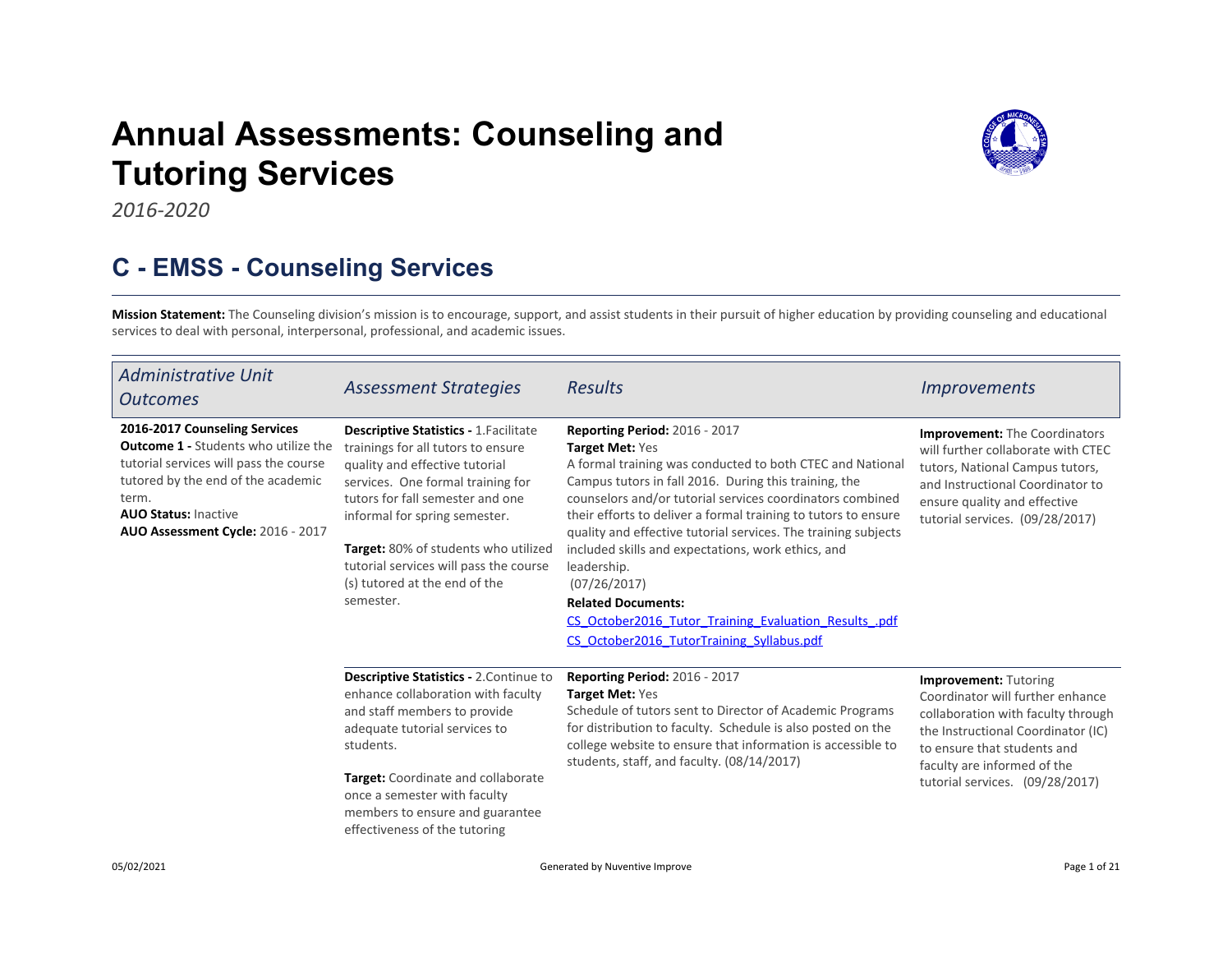| <b>Administrative Unit</b><br><b>Outcomes</b> | <b>Assessment Strategies</b>                                                                                                                                                                                                                                                                                                                                                                                                                                                                                                                                                                                                                                                                                                                                 | <b>Results</b>                                                                                                                                                                                                                                                                                                                                                                               | <b>Improvements</b>                                                                                                                                                                                                                                        |
|-----------------------------------------------|--------------------------------------------------------------------------------------------------------------------------------------------------------------------------------------------------------------------------------------------------------------------------------------------------------------------------------------------------------------------------------------------------------------------------------------------------------------------------------------------------------------------------------------------------------------------------------------------------------------------------------------------------------------------------------------------------------------------------------------------------------------|----------------------------------------------------------------------------------------------------------------------------------------------------------------------------------------------------------------------------------------------------------------------------------------------------------------------------------------------------------------------------------------------|------------------------------------------------------------------------------------------------------------------------------------------------------------------------------------------------------------------------------------------------------------|
|                                               | services.                                                                                                                                                                                                                                                                                                                                                                                                                                                                                                                                                                                                                                                                                                                                                    |                                                                                                                                                                                                                                                                                                                                                                                              |                                                                                                                                                                                                                                                            |
|                                               | <b>Survey - 3. Continuously track the</b><br>progress of students seeking tutorial<br>services to provide additional (or<br>follow-up) tutorial and counseling<br>sessions for at-risk students.<br>Target: 80% positive ratings in<br>satisfaction survey administered to a<br>cohort group of students.                                                                                                                                                                                                                                                                                                                                                                                                                                                    | Reporting Period: 2016 - 2017<br>Target Met: No<br>From fall 2016 to summer 2017, 186 students availed<br>themselves to the tutorial services. Of the 186 students,<br>128 (69%) were able to pass their courses tutored with A,<br>B, & C. Eighteen (10%) passed the courses tutored with a D,<br>and 40 (21%) students either failed, withdrew, or received<br>an incomplete. (08/14/2017) | Improvement: Enhance<br>collaboration with faculty through<br>Instructional Coordinator to<br>ensure that students receive<br>tutorial services in areas they are<br>weak in. Follow up with students<br>and instructors will be enforced.<br>(10/02/2017) |
|                                               | Descriptive Statistics - 4.Design,<br>develop, and implement a<br>mechanism (or outreach) engaging<br>students to avail of the counseling<br>and tutoring services; collaborate<br>with faculty members and academic<br>advisers to formalizing a referral<br>system to ensure just-in-time<br>response and support are given to<br>at-risk students.<br>Target: An informational procedures<br>manual to be published and<br>distributed, with information of<br>expectations of tutors, tutees,<br>referral system, etc. Provide<br>ongoing advertisements and other<br>similar forms of announcements<br>about tutoring services by posting<br>either electronically, by print or<br>other forms of media for increased<br>awareness of the stakeholders. | Reporting Period: 2016 - 2017<br><b>Target Met: Yes</b><br>Schedule of tutorial services was sent to the faculty thru the<br>Director of Academic Programs. Schedule of tutorials<br>services was also posted on the college newsfeed.<br>(09/28/2017)                                                                                                                                       | Improvement: Enhance<br>collaboration with faculty thru<br>Instructional Coordinator to<br>ensure just in time response and<br>support are given to at-risk<br>students. (09/28/2017)                                                                      |

Exam/Quiz - Pre-Post - 5.Facilitate at Reporting Period: 2016 - 2017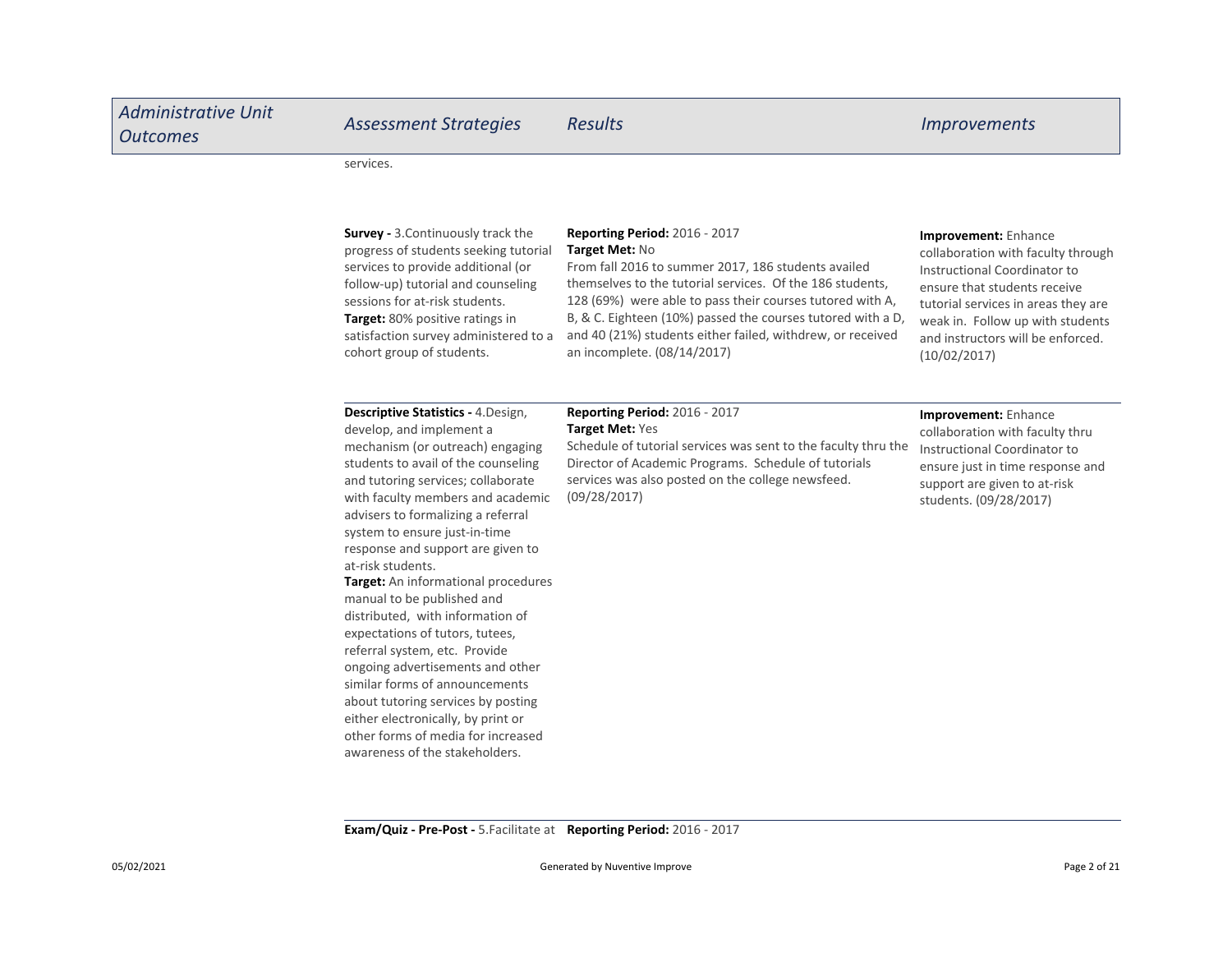| <b>Administrative Unit</b><br><b>Outcomes</b> | <b>Assessment Strategies</b>                                                                                                                                                                                                                                                                                                               | <b>Results</b>                                                                                                                                                                                                                                                                                                                                                                                                                                                                                                                                                                                                                                                                                                | <i>Improvements</i>                                                                                                                                                                                                                           |
|-----------------------------------------------|--------------------------------------------------------------------------------------------------------------------------------------------------------------------------------------------------------------------------------------------------------------------------------------------------------------------------------------------|---------------------------------------------------------------------------------------------------------------------------------------------------------------------------------------------------------------------------------------------------------------------------------------------------------------------------------------------------------------------------------------------------------------------------------------------------------------------------------------------------------------------------------------------------------------------------------------------------------------------------------------------------------------------------------------------------------------|-----------------------------------------------------------------------------------------------------------------------------------------------------------------------------------------------------------------------------------------------|
|                                               | least one test-taking skill workshop<br>per semester designed to assist<br>participants in developing skills<br>necessary for success in their<br>academic courses, i.e., November<br>2016 and April 2017.<br>Target: Pre-and post tests, a<br>statistically significant difference.                                                       | Target Met: No<br>The tutors of the A+ Center conducted a workshop on test<br>taking skills in fall 2016 which covers the basics of how a<br>student can identify test anxiety symptoms and how to<br>prepare them mentally and physically before and during a<br>test. The purpose of the workshop is to help students cope<br>with test anxieties. Only 4 students attended the workshop.<br>A pre- and post-test was given to measure the success of<br>the workshop. The results of the pre/post showed two<br>students increased their scores by 30%, 1 student increased<br>his/her score by 20%, and 1 student got the same score<br>from pre-test and post-test. Average score increased by<br>18.5%. |                                                                                                                                                                                                                                               |
|                                               |                                                                                                                                                                                                                                                                                                                                            | A test taking skills workshop was not conducted during<br>spring 2017. (07/26/2017)                                                                                                                                                                                                                                                                                                                                                                                                                                                                                                                                                                                                                           |                                                                                                                                                                                                                                               |
|                                               | <b>Descriptive Statistics - 6. Obtain at</b><br>least one membership of a national<br>tutoring association to further<br>update tutors and coordinator(s) of<br>best practices through professional<br>development offered through<br>conferences and/or workshop<br>trainings.<br>Target: Continuous improvement of<br>tutorial services. | Reporting Period: 2016 - 2017<br>Target Met: No<br>Due to change of tutor coordinator, this was not done.<br>(08/14/2017)                                                                                                                                                                                                                                                                                                                                                                                                                                                                                                                                                                                     | Improvement: Coordinator will<br>obtain membership of a national<br>tutoring association and become<br>active in professional<br>development through conferences<br>and/or workshop trainings<br>provided by the association.<br>(08/14/2017) |

#### 2016-2017 Counseling Services

AUO Status: Inactive AUO Assessment Cycle: 2016 - 2017 **Outcome 2 - Students who receive** transfer advising through the college's counseling services and the EducationUSA center will exhibit increased awareness about the admission requirements and processes of higher education institutions in the U.S.

Survey - 1.Facilitate two informational workshops per semester on transfer admissions to other higher education institutions in the United States. A workshop in October 2016 for fall semester, and March, 2017 for spring semester.

### Reporting Period: 2016 - 2017 Target Met: Yes

A transfer informational workshop was conducted in spring 2017 through the EducationUSA center. The workshop was designed to assist interested COM-FSM students to learn how to use the EducationUSA College Board Filter and to assist them apply for colleges and universities online. The participants were able to create accounts online with the universities and colleges they selected, and submitted applications online.

### Improvement: EducationUSA is no longer under the counseling office, but the counselors will continue to conduct informational transfer workshops to the students to help with their first steps in transition to other colleges abroad. (09/28/2017)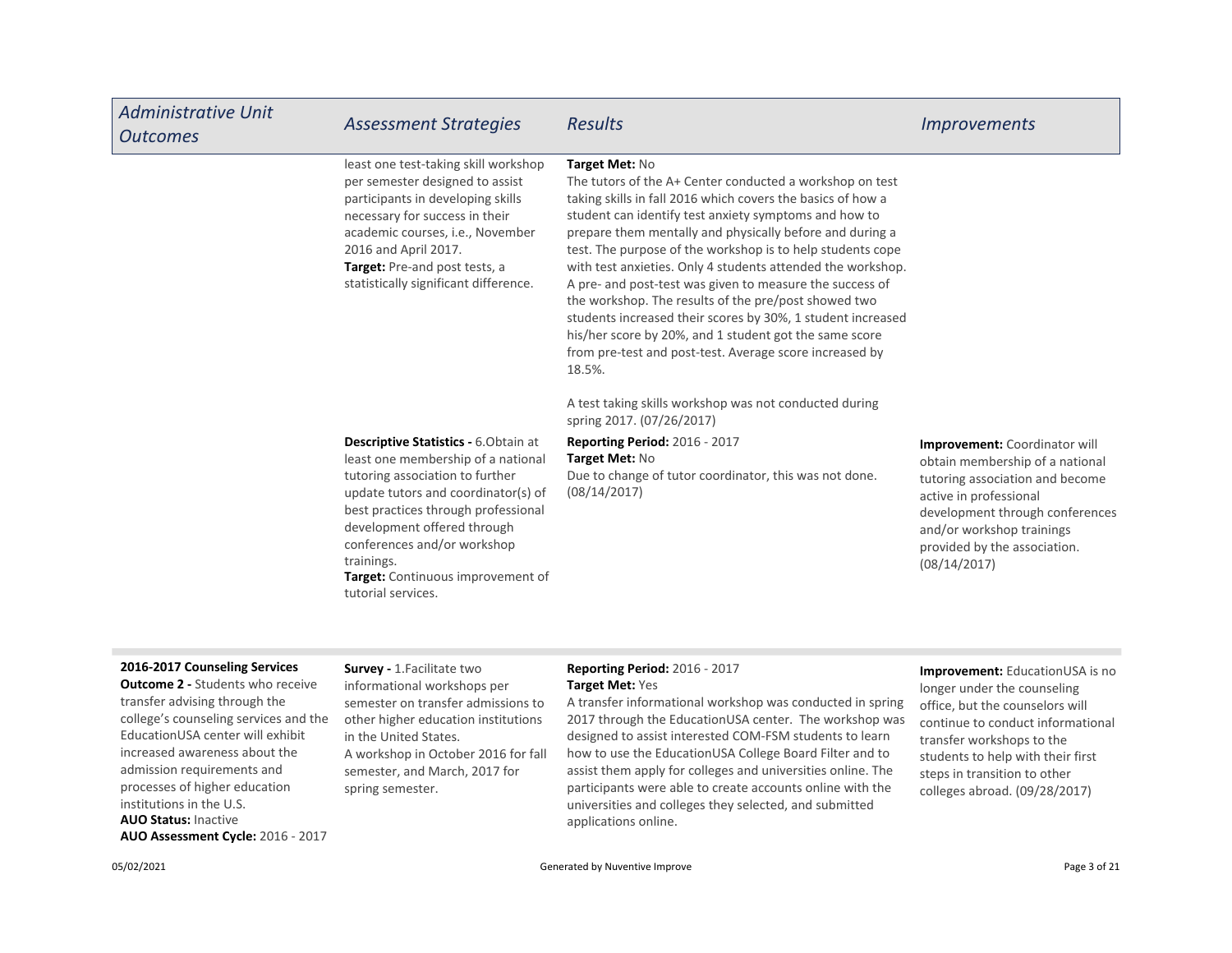| <b>Administrative Unit</b><br><b>Outcomes</b> | <b>Assessment Strategies</b>                                                                                                                                                                                                                                                       | <b>Results</b>                                                                                                                                                                                                                                                                                            | <b>Improvements</b>                                                                                                                                                                                                                                                      |
|-----------------------------------------------|------------------------------------------------------------------------------------------------------------------------------------------------------------------------------------------------------------------------------------------------------------------------------------|-----------------------------------------------------------------------------------------------------------------------------------------------------------------------------------------------------------------------------------------------------------------------------------------------------------|--------------------------------------------------------------------------------------------------------------------------------------------------------------------------------------------------------------------------------------------------------------------------|
|                                               | Target: 80% positive ratings in<br>satisfaction survey administered to<br>participants.                                                                                                                                                                                            | A satisfactory survey was used and it showed that the<br>workshop was satisfactory. 95% of the students rated<br>satisfactory (strongly agree and agree) on the satisfactory<br>survey, 5% of the students rated neutral, and 0% rated<br>unsatisfactory (disagree or strongly disagree).<br>(07/26/2017) |                                                                                                                                                                                                                                                                          |
|                                               | Survey - 2.In collaboration with<br>other student support services units<br>and program faculty, coordinate and<br>continue to host an EducationUSA<br>Outreach each academic year to<br>provide high school and college<br>students information about colleges<br>abroad.         |                                                                                                                                                                                                                                                                                                           |                                                                                                                                                                                                                                                                          |
|                                               | Target: 85% positive ratings in<br>satisfaction survey administered to a<br>cohort group of students.                                                                                                                                                                              |                                                                                                                                                                                                                                                                                                           |                                                                                                                                                                                                                                                                          |
|                                               | Descriptive Statistics - 3.Design,<br>develop, publish and circulate<br>informational material about the<br>college, its curricular programs<br>and/or offerings, student support<br>services and activities, facilities to<br>promote communicate awareness<br>about the college. | <b>Reporting Period: 2016 - 2017</b><br>Target Met: Yes<br>Counseling office services brochure was created and<br>distributed to new students during orientation and student<br>visits. (10/02/2017)                                                                                                      | Improvement: Improvement<br>EducationUSA is no longer under<br>the counseling office, but the<br>counselors will continue to<br>conduct informational transfer<br>workshops to the students to help<br>with their first steps in transition<br>to other colleges abroad. |
|                                               | Target: An informational material<br>(brochure) published by December<br>2016, with information updated<br>annually.                                                                                                                                                               |                                                                                                                                                                                                                                                                                                           | (10/02/2017)                                                                                                                                                                                                                                                             |

**College**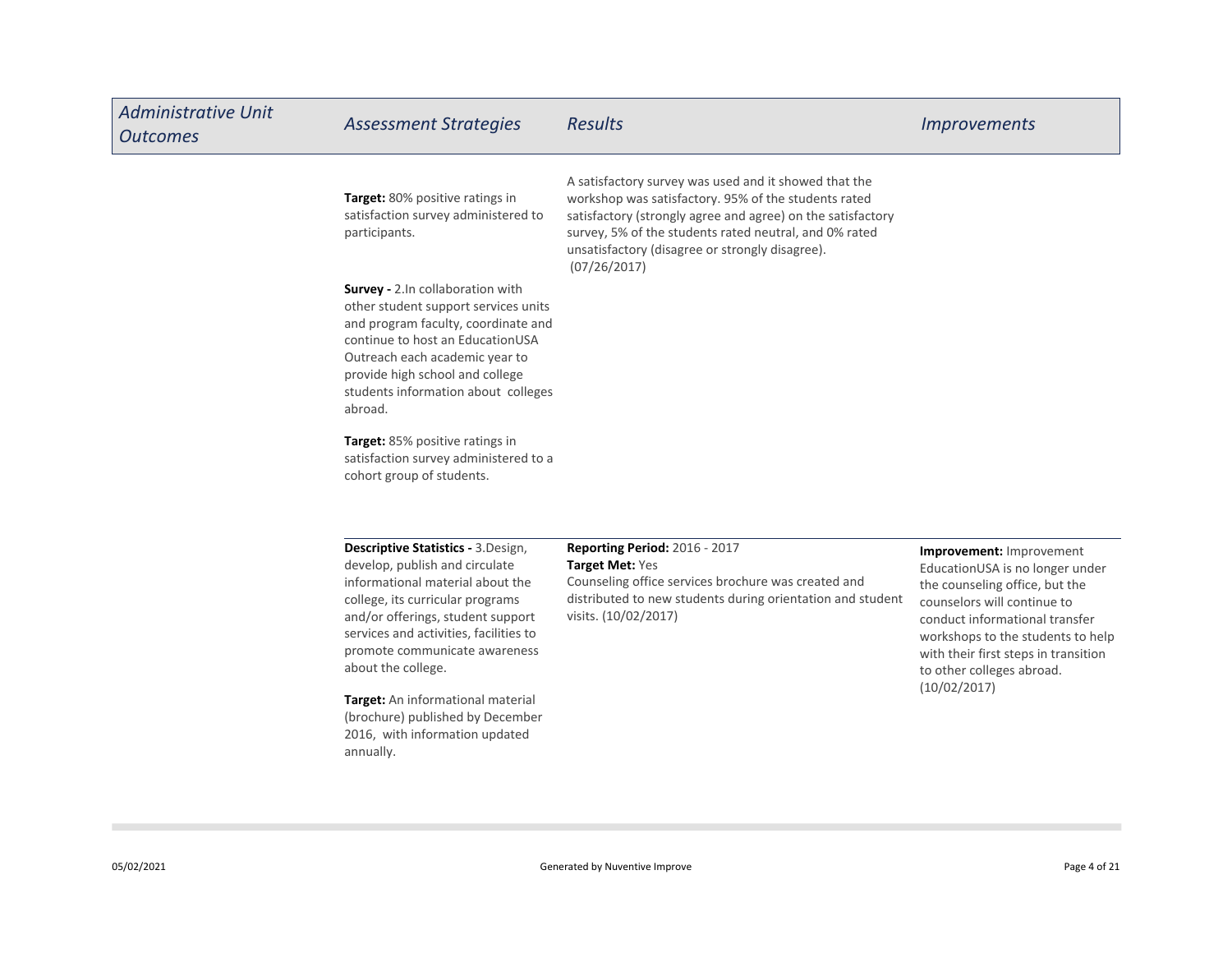| <b>Administrative Unit</b><br><b>Outcomes</b>                                                                                                                                                                                                                                | <b>Assessment Strategies</b>                                                                                                                                                                                                                       | <b>Results</b>                                                                                                                                                                                                               | <i>Improvements</i> |
|------------------------------------------------------------------------------------------------------------------------------------------------------------------------------------------------------------------------------------------------------------------------------|----------------------------------------------------------------------------------------------------------------------------------------------------------------------------------------------------------------------------------------------------|------------------------------------------------------------------------------------------------------------------------------------------------------------------------------------------------------------------------------|---------------------|
| 2016-2017 Counseling Services<br><b>Outcome 3 - Students will engage in</b><br>workshops, lectures, and programs<br>(co-curricular) to enhance their<br>personal and academic growth and<br>development.<br><b>AUO Status: Inactive</b><br>AUO Assessment Cycle: 2016 - 2017 | <b>Exam/Quiz - Pre-Post - 2. Facilitate at</b><br>least one career workshop per<br>semester designed to introduce for<br>students the different career they<br>can pursue based on their chosen<br>majors, i.e., November 2016, and<br>April 2017. | Reporting Period: 2016 - 2017<br>Target Met: No<br>No career workshop was conducted during this reporting<br>period. Resume/Job interview workshops were conducted<br>as part of career day activities instead. (10/02/2017) |                     |
|                                                                                                                                                                                                                                                                              | <b>Target:</b> Pre-and post tests, a<br>statistically significant difference,<br>and 85% positive rating in a survey<br>administered to participants.                                                                                              |                                                                                                                                                                                                                              |                     |

### Exam/Quiz - Pre-Post - 3.Facilitate at Reporting Period: 2016 - 2017

least one resume-writing and students that will include the Do's and Don'ts of completing job applications, resume writing (curriculum vitae), and interview skills necessary to prepare participants for employment process, i.e., October 2016 and April 2017.

Target: Pre-and post tests, a statistically significant difference, and 90% positive rating in a survey administered to participants.

### Target Met: Yes

interview workshop per semester for Fall 2016, resume-writing workshop was conducted to random COM-FSM Students . Twenty students attended the workshop. Pretests and posttests were administered at the beginning and at the end of the workshop to determine students' knowledge of resume writing and impact as they completed the workshop. The result showed that four (20%) students passed the pretest and18 students (90%) passed the posttest (07/26/2017)

### Reporting Period: 2016 - 2017 Target Met: Yes

Fall 2016, resume-writing workshop was conducted to COM-FSM Teacher Corp Participants. There were 16 participants. Pretests and posttests were administered at the beginning and at the end of the workshop to determine students' knowledge of resume writing and impact as they completed the workshop. Three students increased in the post test by 71%, six students increased by 57%, one student increased by 47%, two student increased by 43%, one student increased by 14%, two student increased by 0%, and one student decreased by 29%. The average score was increased by 42%.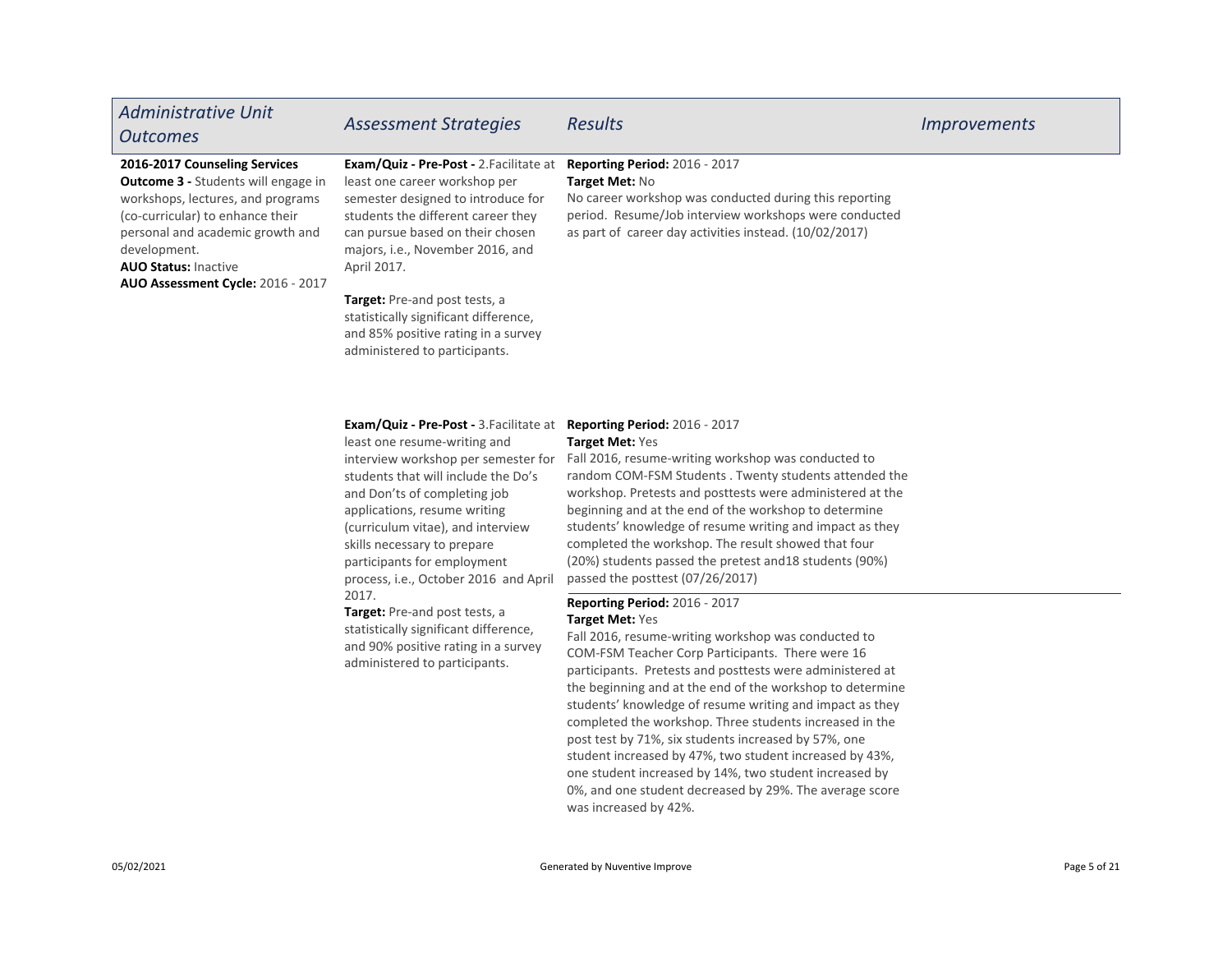| <b>Administrative Unit</b><br><b>Outcomes</b>                             | <b>Assessment Strategies</b>                                                     | <b>Results</b>                                                                                                                                                                                                                                                                                                                                                                                                                                                                                                                                                                                                                                                                                                                                                                                                                                                                                                                                                                                                                                                                                                                                                                                                                                                                                                                                                      | <i><u><b>Improvements</b></u></i>                                                                                              |
|---------------------------------------------------------------------------|----------------------------------------------------------------------------------|---------------------------------------------------------------------------------------------------------------------------------------------------------------------------------------------------------------------------------------------------------------------------------------------------------------------------------------------------------------------------------------------------------------------------------------------------------------------------------------------------------------------------------------------------------------------------------------------------------------------------------------------------------------------------------------------------------------------------------------------------------------------------------------------------------------------------------------------------------------------------------------------------------------------------------------------------------------------------------------------------------------------------------------------------------------------------------------------------------------------------------------------------------------------------------------------------------------------------------------------------------------------------------------------------------------------------------------------------------------------|--------------------------------------------------------------------------------------------------------------------------------|
|                                                                           |                                                                                  | (07/26/2017)<br><b>Related Documents:</b><br><b>PrePost Test Resume Writing Workshop November</b><br>2017.pdf<br>November 3, 2017 ResumeWriting Pre/Post Test Results.pdf                                                                                                                                                                                                                                                                                                                                                                                                                                                                                                                                                                                                                                                                                                                                                                                                                                                                                                                                                                                                                                                                                                                                                                                           |                                                                                                                                |
|                                                                           |                                                                                  | <b>Reporting Period: 2016 - 2017</b><br>Target Met: Yes<br>A 60 minute resume writing workshop was conducted to<br>fourteen participants in Spring 2017. The workshop<br>allowed participants to learn the different resume formats<br>and their advantages and/or disadvantages. The workshop<br>was divided up into two general parts. Part one of the<br>workshop was a PowerPoint presentation. The presentation<br>covered the definition of resume, types of resumes, action<br>words to consider when writing a resume, section break<br>down of a resume, and tips on writing an effective resume.<br>The second part of the presentation covered the three<br>general types of cover letter. The participants were then<br>given given the opportunity to write up their resumes.<br>A pre/post questionnaire was used to measure the success<br>of the workshop. The questions in the pretest and the<br>posttest were in multiple choice form. The results showed<br>one student decreased his/her score by -30%, four students<br>got the same score from pretest and posttest (0%<br>increase/decrease), one student increase by 10%, three<br>students increase by 20%, two students increased by 30%,<br>one student increased by 40%, one student increased by<br>50%, and one student increased by 70%. The average score<br>was increased by 19%. | <b>Improvement:</b> Assessment of<br>workshops will need to be<br>improved to show the impact of<br>the workshop. (10/02/2017) |
|                                                                           |                                                                                  | (07/26/2017)<br><b>Related Documents:</b><br>Pre and Post Test Resume Writing Spring 2017.pdf<br>Resume Pre/Post results.pdf                                                                                                                                                                                                                                                                                                                                                                                                                                                                                                                                                                                                                                                                                                                                                                                                                                                                                                                                                                                                                                                                                                                                                                                                                                        |                                                                                                                                |
| 2017-2018 Counseling Services<br><b>Outcome 1 - Students who utilized</b> | <b>Descriptive Statistics - Facilitate</b><br>trainings for all tutors to ensure | <b>Reporting Period: 2017 - 2018</b><br><b>Target Met: Yes</b>                                                                                                                                                                                                                                                                                                                                                                                                                                                                                                                                                                                                                                                                                                                                                                                                                                                                                                                                                                                                                                                                                                                                                                                                                                                                                                      | Improvement: Enhance                                                                                                           |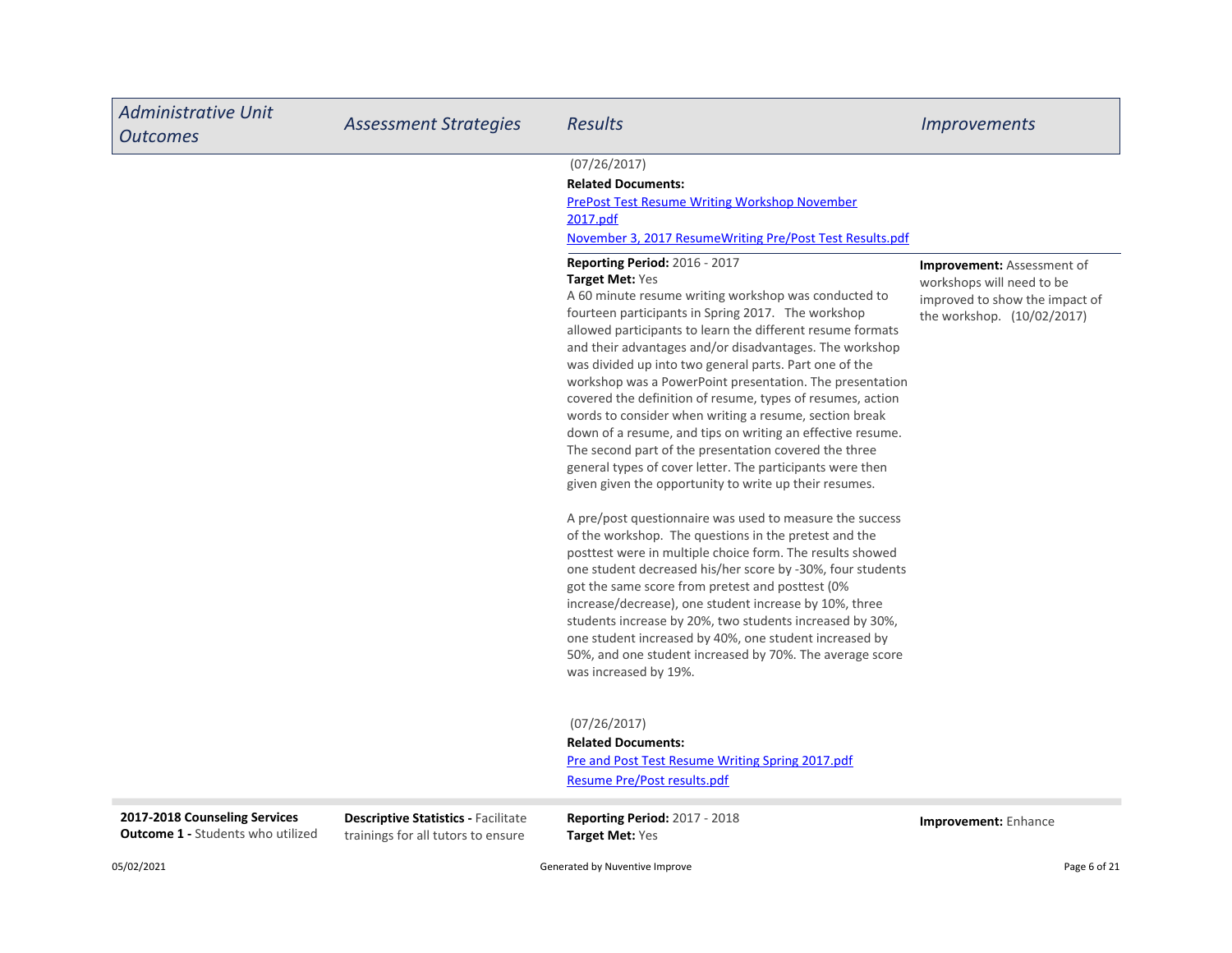| <b>Administrative Unit</b><br><b>Outcomes</b>                                                                                                                         | <b>Assessment Strategies</b>                                                                                                                                                                                                                                                                                                                    | <b>Results</b>                                                                                                                                                                                                                                                                                                                                                                                                                                                                                                                                                                                                                                                                                                                                                                                 | <i><u><b>Improvements</b></u></i>                             |
|-----------------------------------------------------------------------------------------------------------------------------------------------------------------------|-------------------------------------------------------------------------------------------------------------------------------------------------------------------------------------------------------------------------------------------------------------------------------------------------------------------------------------------------|------------------------------------------------------------------------------------------------------------------------------------------------------------------------------------------------------------------------------------------------------------------------------------------------------------------------------------------------------------------------------------------------------------------------------------------------------------------------------------------------------------------------------------------------------------------------------------------------------------------------------------------------------------------------------------------------------------------------------------------------------------------------------------------------|---------------------------------------------------------------|
| the tutorial services shall pass the<br>course tutored by the end of the<br>academic term.<br><b>AUO Status: Inactive</b><br><b>AUO Assessment Cycle: 2017 - 2018</b> | quality and effective tutorial<br>services. One formal training for<br>tutors for fall semester and one<br>informal for spring semester<br>(September for fall semester, and<br>February during spring).<br><b>Target:</b> 85% of students who utilized<br>tutorial services will pass the course<br>(s) tutored at the end of the<br>semester. | The training covered tutor basic regiments that included<br>tutor skills and expectations, work ethics, and leadership. By<br>the end of the training, the tutors understood what was<br>expected of them as tutors and college employees. They<br>were able to demonstrate leadership skills and commitment<br>with effective communication, self management, and team<br>building skills. The tutors were also able to identify<br>different characteristics of work ethics.<br>A pre/post test was given. The results are as shown: Results<br>of pre and posttest<br>Pretest- all seven participants scored 100%<br>Posttest - five participants scored 100%<br>- one participant answered one question incorrectly (83%)<br>- one participant answered two questions incorrectly<br>(67%) | collaboration and communication<br>with faculty. (09/20/2018) |
|                                                                                                                                                                       |                                                                                                                                                                                                                                                                                                                                                 | Evaluation<br>(questions #1-8)<br>• Four participants answered "strongly agree" to all<br>questions<br>• Two participants answered "agree" to question #4<br>• One participant answered "strongly disagree" to<br>question #1 and<br>"agree" to question #2                                                                                                                                                                                                                                                                                                                                                                                                                                                                                                                                    |                                                               |
|                                                                                                                                                                       |                                                                                                                                                                                                                                                                                                                                                 | (#9)<br>• Six participants rated the training overall as "excellent"<br>One participant rated the training overall as "good"<br>(#10) Comments received<br>• More people should be invited (instructors, esp. &<br>student life)<br>• It was good<br>• Punctuality that's all, overall it is a good training<br>• Good enough<br>All aspects were on point and adequate<br>No comment<br>$\bullet$<br>$\bullet$ n/a                                                                                                                                                                                                                                                                                                                                                                            |                                                               |
| 05/02/2021                                                                                                                                                            |                                                                                                                                                                                                                                                                                                                                                 | Generated by Nuventive Improve                                                                                                                                                                                                                                                                                                                                                                                                                                                                                                                                                                                                                                                                                                                                                                 | Page 7 of 21                                                  |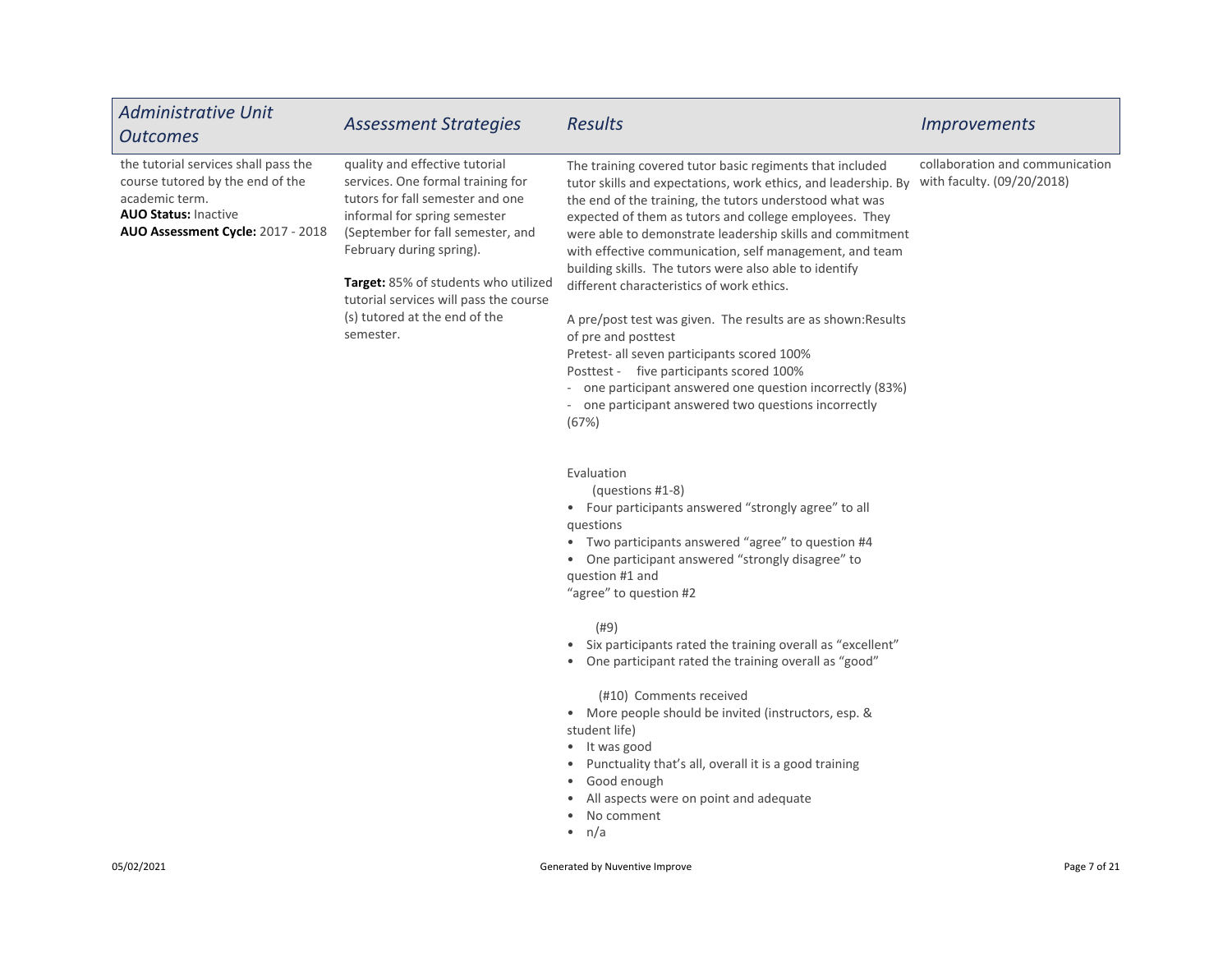| <b>Administrative Unit</b><br><b>Outcomes</b> | <b>Assessment Strategies</b>                | <b>Results</b>                                                                                                                                                                                                                                                                                                                                                                                                                                                                                                                                                                          | <b>Improvements</b>                  |
|-----------------------------------------------|---------------------------------------------|-----------------------------------------------------------------------------------------------------------------------------------------------------------------------------------------------------------------------------------------------------------------------------------------------------------------------------------------------------------------------------------------------------------------------------------------------------------------------------------------------------------------------------------------------------------------------------------------|--------------------------------------|
|                                               |                                             | (#11)<br>• FERPA: I did not know about this<br>• 1. Professionalism in the workplace<br>2. Pro activeness in the workplace<br>3. Come up w/helpful tutoring/teaching material<br>• 1. Pell grant maxing out<br>2. Financial suspension<br>3. Expectations of a tutor<br>• Cooperation/communication between instructors,<br>counselors and tutors<br>• Tutoring on weekends is viable<br>Communication with instructors in need<br>Students need to be encouraged to do their part<br>• 4 frames of leadership<br>Perspectives<br>Work smart<br>• Work ethic<br>Frame chart<br>Symbolic |                                      |
|                                               |                                             | (#12)<br>• Good training and good food<br>• Training far exceeded my expectations<br>• The training went really well. I've learned a lot about<br>the education system and how we can implement and make<br>it better.                                                                                                                                                                                                                                                                                                                                                                  |                                      |
|                                               |                                             | (09/20/2018)<br>Reporting Period: 2017 - 2018                                                                                                                                                                                                                                                                                                                                                                                                                                                                                                                                           |                                      |
|                                               |                                             | Target Met: Yes<br>Tutoring procedures manual completed and electronically<br>distributed to tutors for their reference and use.<br>(09/20/2018)                                                                                                                                                                                                                                                                                                                                                                                                                                        |                                      |
|                                               | <b>Descriptive Statistics - Continue to</b> | Reporting Period: 2017 - 2018                                                                                                                                                                                                                                                                                                                                                                                                                                                                                                                                                           | <b>Improvement:</b> Provide feedback |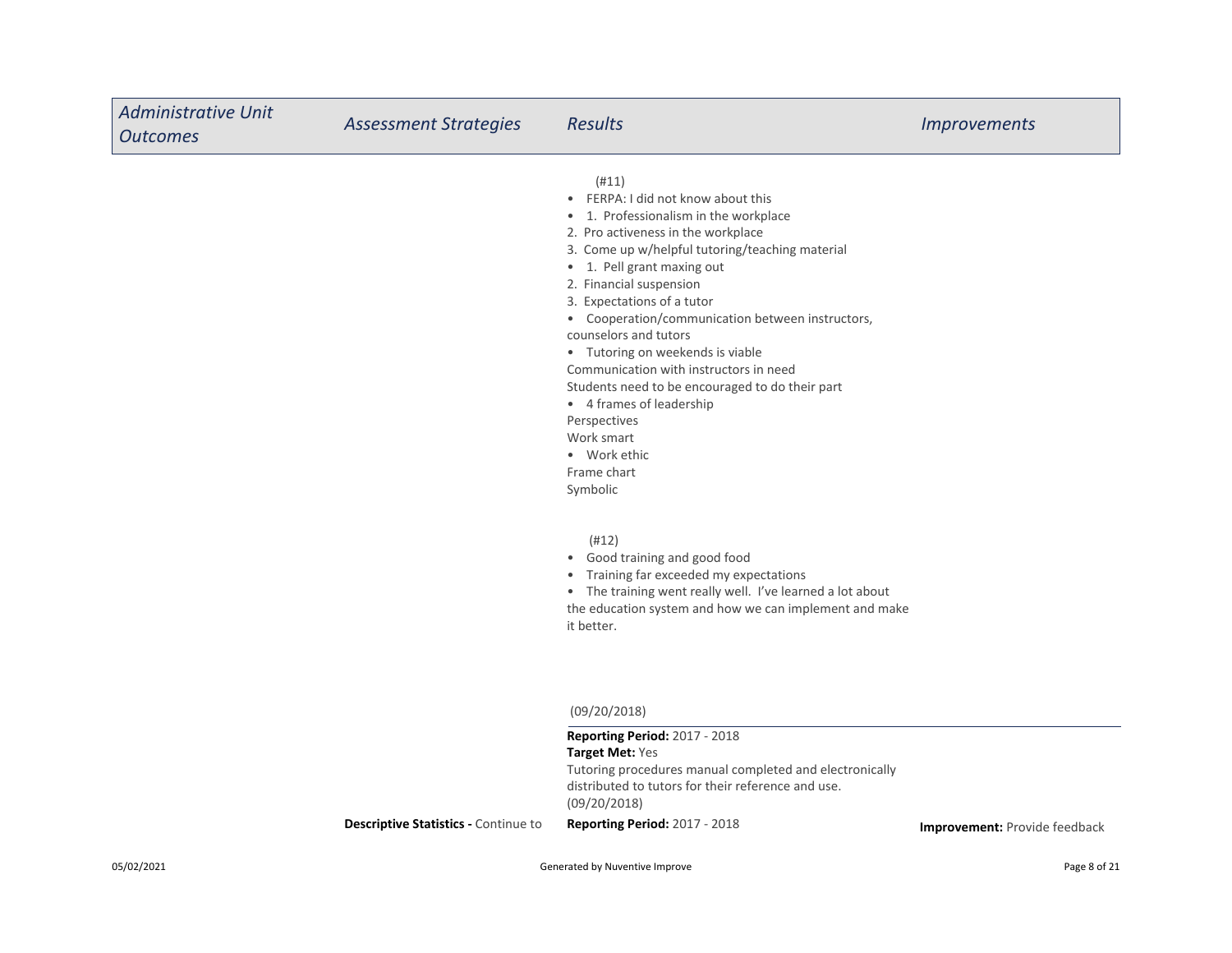| <b>Administrative Unit</b><br><b>Outcomes</b> | <b>Assessment Strategies</b>                                                                                                                                                                                                                                                         | <b>Results</b>                                                                                                                                                                                                                                | <i><u><b>Improvements</b></u></i>                                                                                                                                             |
|-----------------------------------------------|--------------------------------------------------------------------------------------------------------------------------------------------------------------------------------------------------------------------------------------------------------------------------------------|-----------------------------------------------------------------------------------------------------------------------------------------------------------------------------------------------------------------------------------------------|-------------------------------------------------------------------------------------------------------------------------------------------------------------------------------|
|                                               | enhance collaboration with faculty<br>and staff members to provide<br>adequate tutorial services to<br>students.                                                                                                                                                                     | Target Met: Yes<br>Increase in communication and collaboration between<br>counselors and faculty through the hiring of instructors as<br>tutors, and frequent communication between counselors<br>and Instructional Coordinator. (09/20/2018) | to faculty and Instructional<br>Coordinator on students' progress<br>with tutoring services.<br>(09/20/2018)                                                                  |
|                                               | Target: Coordinate and collaborate<br>once a semester with faculty<br>members to ensure and guarantee<br>effectiveness of the tutoring<br>services.                                                                                                                                  | <b>Reporting Period: 2017 - 2018</b><br>Target Met: Yes<br>Names of tutors and their schedules posted on college<br>newsfeed. Schedule sent out to Director of Academic<br>Programs and Instructional Coordinator. (09/20/2018)               | Improvement: Ensure tutors are<br>contracted before semester<br>begins to have tutors introduced<br>to faculty and students at<br>beginning of each semester.<br>(09/20/2018) |
|                                               | <b>Survey - Continuously track the</b><br>progress of students seeking tutorial<br>services to provide additional (or<br>follow-up) tutorial and counseling<br>sessions for at-risk students.<br>Target: 85% positive ratings in<br>satisfaction survey administered to<br>students. | <b>Reporting Period: 2017 - 2018</b><br>Target Met: No<br>143 students availed themselves to tutorial services. Of the<br>143 students,<br>27=A 19%<br>$37 = B$ 26%<br>35=C 24%<br>19=D 13%<br>15=F 10%<br>10=W.07% (09/20/2018)              | Improvement: Enhance<br>collaboration and communication<br>with faculty to increase the<br>number of students utilizing the<br>tutorial services. (09/20/2018)                |
|                                               | Descriptive Statistics - Design,<br>develop, and implement a<br>mechanism (or outreach) engaging<br>students to avail of the counseling                                                                                                                                              | <b>Reporting Period: 2017 - 2018</b><br>Target Met: Yes<br>Names of tutors and their schedules posted on college<br>newsfeed. Schedule sent out to Director of Academic                                                                       |                                                                                                                                                                               |

newsfeed. Schedule sent out to Director of Academic Programs and Instructional Coordinator. (09/20/2018)

Target: Provide ongoing advertisements and other similar forms of announcements about

at-risk students.

and tutoring services; collaborate with faculty members and academic advisers to formalizing a referral system to ensure just-in-time response and support are given to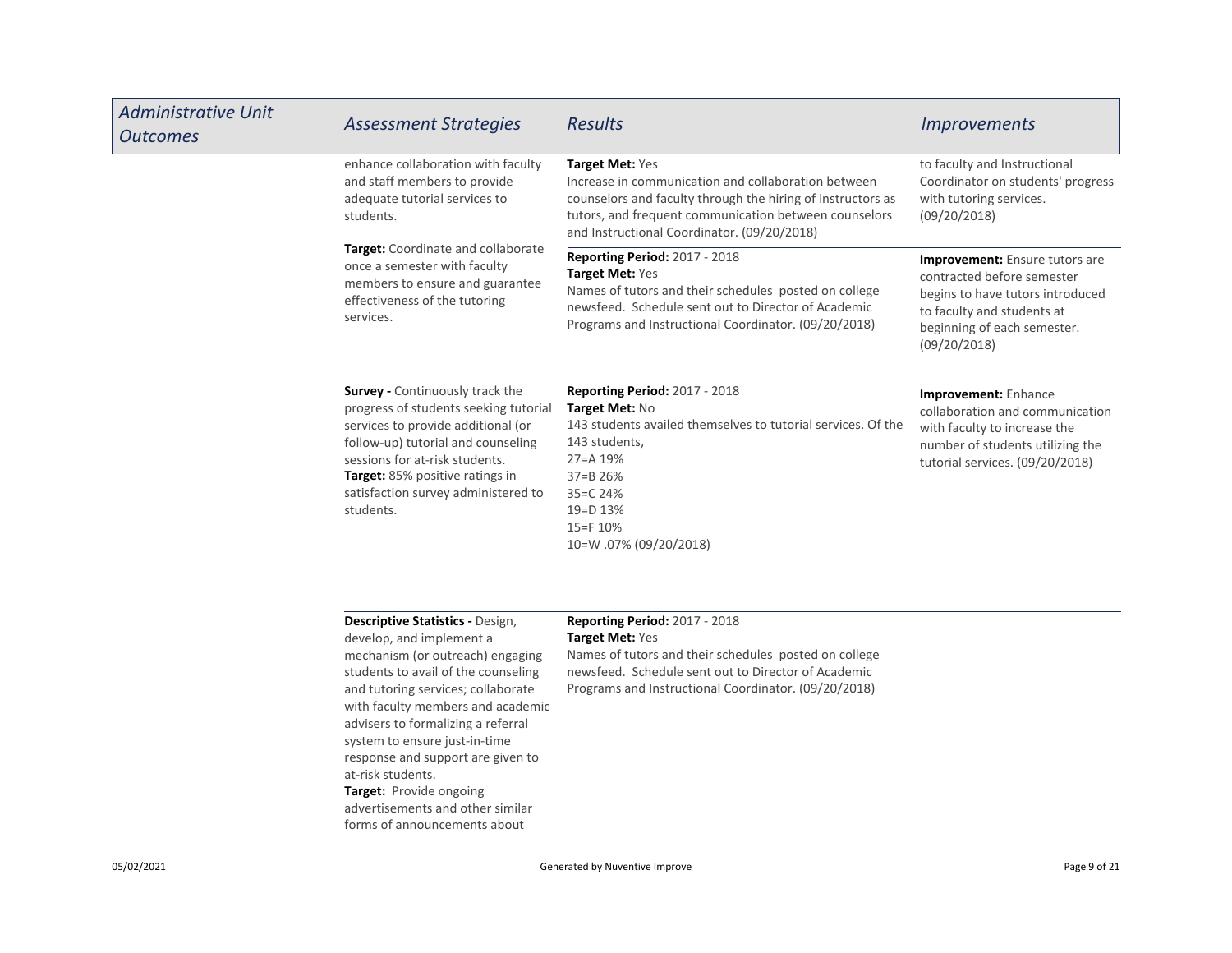| <b>Administrative Unit</b><br><b>Outcomes</b>                                                                  | <b>Assessment Strategies</b>                                                                                                                                                                                                                                                                                                                                               | <b>Results</b>                                                                                                                                                                                                                    | <i><u><b>Improvements</b></u></i>                                                                                                                                                                                       |
|----------------------------------------------------------------------------------------------------------------|----------------------------------------------------------------------------------------------------------------------------------------------------------------------------------------------------------------------------------------------------------------------------------------------------------------------------------------------------------------------------|-----------------------------------------------------------------------------------------------------------------------------------------------------------------------------------------------------------------------------------|-------------------------------------------------------------------------------------------------------------------------------------------------------------------------------------------------------------------------|
|                                                                                                                | tutoring services by posting either<br>electronically, by print or other<br>forms of media for increased<br>awareness of the stakeholders.                                                                                                                                                                                                                                 |                                                                                                                                                                                                                                   |                                                                                                                                                                                                                         |
|                                                                                                                | <b>Descriptive Statistics - Obtain and</b><br>renew at least one membership of a<br>national tutoring association to<br>further update tutors and<br>coordinator(s) of best practices<br>through professional development<br>offered through conferences and/or<br>workshop trainings.or workshop<br>trainings.<br>Target: Continuous improvement of<br>tutorial services. | <b>Reporting Period: 2017 - 2018</b><br>Target Met: Yes<br>One counselor is currently a member of the American<br>School Counselors Association. Professional development is<br>provided through annual conferences. (09/20/2018) | <b>Improvement: Have all counselors</b><br>to become members of a national<br>tutoring association or counseling<br>association to further improve<br>counseling and tutoring services<br>to all students. (09/20/2018) |
| 2017-2018 Counseling Services<br><b>Outcome 2 - Students will engage in</b><br>workshops lectures and programs | <b>Survey - Facilitate at least one career</b><br>workshop per semester designed to<br>introduce for students the different                                                                                                                                                                                                                                                | <b>Reporting Period: 2017 - 2018</b><br><b>Target Met: Yes</b><br>Students will engage in workshops lectures and programs                                                                                                         | Improvement: Prepare and<br>conduct career workshops to<br>antan ta aliffennan tarafana affanad                                                                                                                         |

hops, lectures, and progra (co-curricular) to enhance their personal and academic growth and development.

AUO Assessment Cycle: 2017 - 2018

duce for students the different career they can pursue based on their chosen majors.

AUO Status: Inactive Target: 90% positive rating in a survey administered to participants.

 Students will engage in workshops, lectures, and programs to enhance their personal and academic growth and development. Fall 2017, Counseling Office enhanced its career workshops by hosting a Job Fair October 20, 2017. Counseling Office conducted a resume-writing workshop on October 16, 2017 to help students prepare their resumes for the Job Fair. (09/20/2018)

## cater to different majors offered at the college. (09/20/2018)

Descriptive Statistics - Facilitate at least one resume-writing and interview workshop per semester for students that will include the Do's and Don'ts of completing job applications, resume writing (curriculum vitae), and interview

### Reporting Period: 2017 - 2018 Target Met: Yes

Counseling services is committed to student success by providing career workshops and career fairs. Spring 2018, counseling services, working closely with instructional affairs and work-study coordinator and conducted a resume/curriculum vitae workshop on March 19, 2018. The Improvement: Enhance collaboration with other college personnel to enhance students' personal and academic growth and development. (09/20/2018)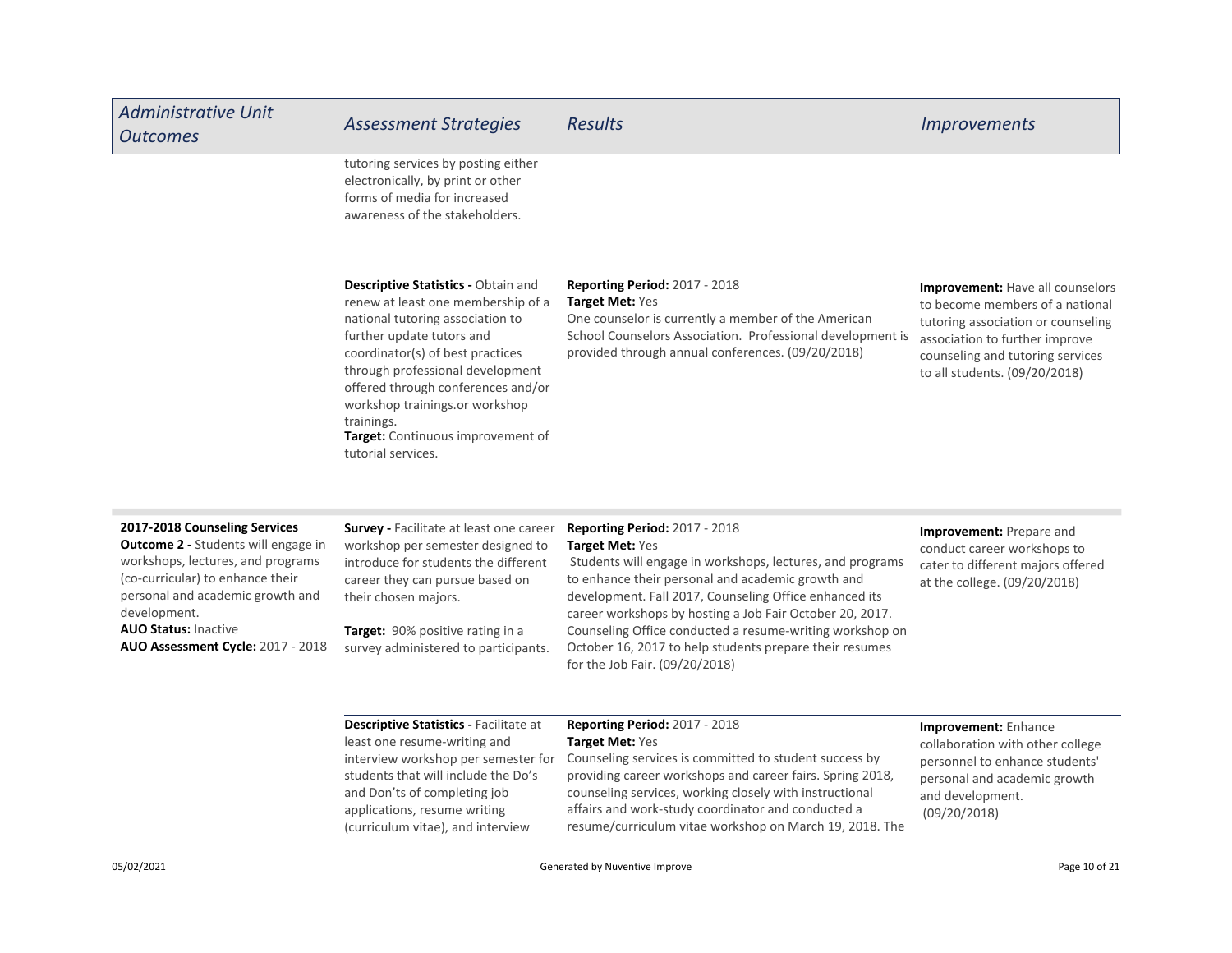| <b>Administrative Unit</b><br><b>Outcomes</b> | <b>Assessment Strategies</b>                                                                                                                                                                                                                                   | <b>Results</b>                                                                                                                                                                                                                                                                                                                                                                                                                                                                                                                                                                                                                                                                                                                                                                                                         | <b>Improvements</b>                                                                                                                                                                                                                                                            |
|-----------------------------------------------|----------------------------------------------------------------------------------------------------------------------------------------------------------------------------------------------------------------------------------------------------------------|------------------------------------------------------------------------------------------------------------------------------------------------------------------------------------------------------------------------------------------------------------------------------------------------------------------------------------------------------------------------------------------------------------------------------------------------------------------------------------------------------------------------------------------------------------------------------------------------------------------------------------------------------------------------------------------------------------------------------------------------------------------------------------------------------------------------|--------------------------------------------------------------------------------------------------------------------------------------------------------------------------------------------------------------------------------------------------------------------------------|
|                                               | skills necessary to prepare<br>participants for employment<br>process, i.e., October 2017 and April<br>2018.<br>Target: Pre-and post tests, a<br>statistically significant difference,<br>and 90% positive rating in a survey<br>administered to participants. | intention of the workshop was to help students who were<br>applying for AUSAID scholarship, transferring to institution<br>that require them to submit a curriculum vitae, and those<br>students who were planning to start their career after COM-<br>FSM build their resume/cv.<br>Fifty-three students participated in the workshop for<br>various reasons. Two students attended resume-writing<br>workshop to earn extra credit for a class. Two students<br>attended the workshop to write their curriculum vitae for<br>AusAid Scholarship, and the rest of the students were there<br>to start or improve their resumes. Two students contacted<br>the counselor after the workshop to improve their cv for<br>AusAid. Emails were sent out to remind them of the<br>datelines for submission.<br>(09/20/2018) |                                                                                                                                                                                                                                                                                |
|                                               |                                                                                                                                                                                                                                                                | Reporting Period: 2017 - 2018<br>Target Met: Yes<br>College of Micronesia-FSM is committed to student success<br>by providing career workshops and career fairs. Fall 2017,<br>Chairperson for Education Division met up with counseling<br>staff and made a request for a resume-writing workshop to<br>be conducted to Teacher Corps Program.                                                                                                                                                                                                                                                                                                                                                                                                                                                                        | Improvement: Enhance<br>collaboration with faculty to<br>increase student participation to<br>enhance student success.<br>(09/20/2018)                                                                                                                                         |
|                                               |                                                                                                                                                                                                                                                                | As a result, one student got perfect scores on both the<br>pretest and the posttest, two students got an increase of<br>71% in the posttest, two students got an increase of 57%,<br>four students got an increase of 43%, two students got an<br>increase of 29%, two students got an increase of 14%, and<br>one student got a decrease of -14% (09/20/2018)                                                                                                                                                                                                                                                                                                                                                                                                                                                         |                                                                                                                                                                                                                                                                                |
|                                               | <b>Survey - Facilitate at least one job</b><br>fair activity to assist students to<br>employment opportunities available.<br>Target: 90% positive rating in a<br>survey administered to participants.                                                          | <b>Reporting Period: 2017 - 2018</b><br>Target Met: Yes<br>College of Micronesia-FSM counselors' office is committed<br>to student success by providing career workshops and<br>career fairs. Fall 2017, the counseling office enhanced its<br>career workshops by hosting a job fair. October 16, 2017,<br>Counseling Office conducted a resume-writing workshop to<br>help students write their resumes in preparation for the Job<br>Fair that was scheduled on October 20, 2017.<br>The pretest and posttest questions were in multiple-choice                                                                                                                                                                                                                                                                     | Improvement: The<br>recommendation for future<br>resume-writing workshop is to<br>spend more time on topic or<br>questions related to question<br>number two (what is an ideal<br>length of a resume?).<br>Improve reporting results to show<br>how and if objectives are met. |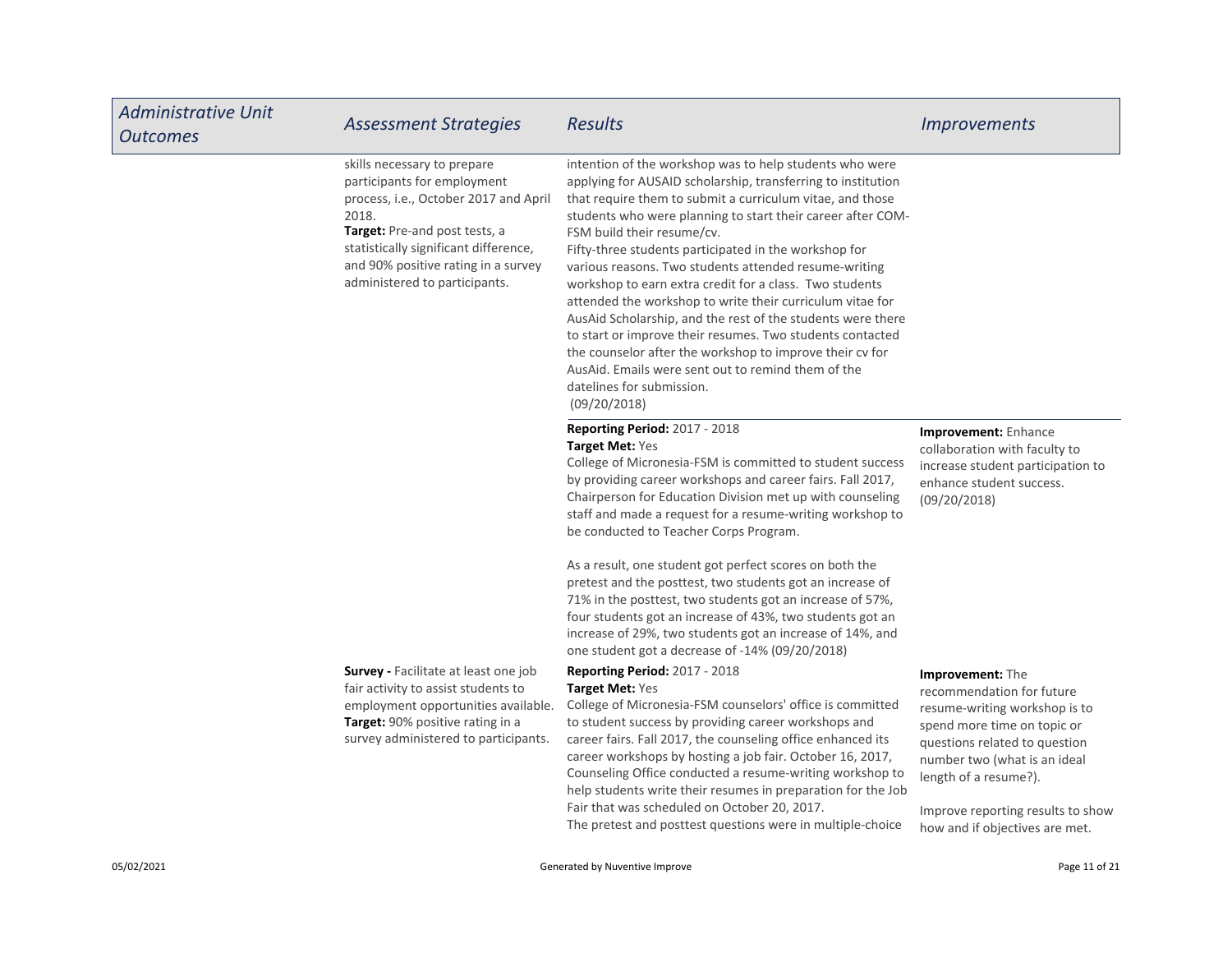| <b>Administrative Unit</b><br><b>Outcomes</b> | <b>Assessment Strategies</b>                                                                                                                                                                                                                                                                                   | Results                                                                                                                                                                                                                                                                                                                                                                                                                                                                                                                                                                                                                                                                                                                                                                                                                                 | <b>Improvements</b>                                                                                                                                                                                                        |
|-----------------------------------------------|----------------------------------------------------------------------------------------------------------------------------------------------------------------------------------------------------------------------------------------------------------------------------------------------------------------|-----------------------------------------------------------------------------------------------------------------------------------------------------------------------------------------------------------------------------------------------------------------------------------------------------------------------------------------------------------------------------------------------------------------------------------------------------------------------------------------------------------------------------------------------------------------------------------------------------------------------------------------------------------------------------------------------------------------------------------------------------------------------------------------------------------------------------------------|----------------------------------------------------------------------------------------------------------------------------------------------------------------------------------------------------------------------------|
|                                               |                                                                                                                                                                                                                                                                                                                | format. There were five questions in the survey: Q1)<br>Resume is best-defined as ____? Q2) What is an ideal length<br>of a resume? Q3) Which sections in the resume you write<br>your name, address, phone number, and email address?<br>Q4) Chronological resume focuses on the work and<br>education history. The dates should be listed in ___? Q5)<br>Give at least a tip on writing a good resume.                                                                                                                                                                                                                                                                                                                                                                                                                                | (09/20/2018)                                                                                                                                                                                                               |
|                                               |                                                                                                                                                                                                                                                                                                                | As a result, two students got an increase in the differences<br>of the pretest and the posttest by 60%. Three students got<br>an increase of 40%. Eleven students got an increase of 20%.<br>Five students got perfect scores both in the pretest and the<br>posttest. One student got 80% in both the pretest and the<br>posttest. One student got a decrease in the posttest by -<br>40% and one student got a decrease by -20%.<br>(09/20/2018)                                                                                                                                                                                                                                                                                                                                                                                      |                                                                                                                                                                                                                            |
|                                               | Survey - Facilitate at least one test-<br>taking skill workshop per semester<br>designed to assist participants in<br>developing skills necessary for<br>success in their academic courses,<br>i.e., November 2017 and April 2018.<br>Target: 90% positive rating in a<br>survey administered to participants. | <b>Reporting Period: 2017 - 2018</b><br><b>Target Met: Yes</b><br>Test-Taking Tips Workshop was scheduled on the 18th of<br>April 2018 from 1:00 PM to 2:00 PM. Eight students<br>participated in the workshop. The workshop was set up in<br>circulation formation to facilitate more leverage during<br>discussion. In large groups, the students discussed what is<br>test anxiety. Then they were divided up into three small<br>groups. Given three questions, group number one was<br>assigned to provide at least three tips on how to cope with<br>test anxiety before the test. Group number two was<br>assigned to provide at least three tips on how to cope with<br>test anxiety during the test. And group number three was<br>assigned to provide at least three tips on how to cope with<br>test anxiety after the test. | Improvement: Enhance and<br>improve preparation methods to<br>inspire more students to<br>participate in workshop.<br>(09/20/2018)<br>Improvement: Enhance and<br>improve reporting of evaluation<br>results. (09/20/2018) |
|                                               |                                                                                                                                                                                                                                                                                                                | As a result of the group work, the students were able to<br>understand what test anxiety is and different ways of<br>coping with anxiety to better prepare them for tests and<br>final exams.<br>(09/20/2018)                                                                                                                                                                                                                                                                                                                                                                                                                                                                                                                                                                                                                           |                                                                                                                                                                                                                            |

**Outcome 1 - Students who utilize** 

2018-2019 Counseling Services Descriptive Statistics - Facilitate Reporting Period: 2018 - 2019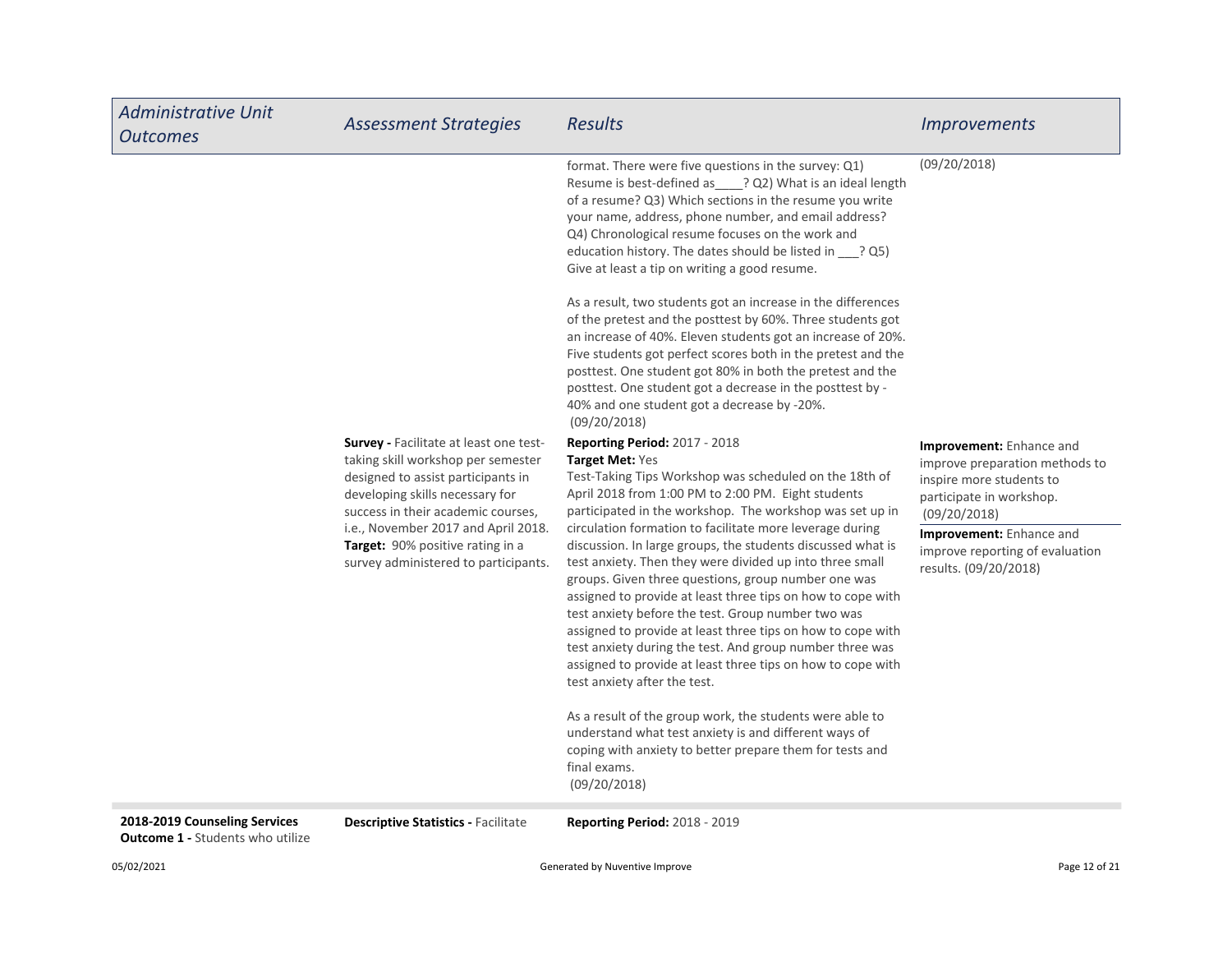| <b>Administrative Unit</b><br><b>Outcomes</b>                                                                                                                                              | <b>Assessment Strategies</b>                                                                                                                                                                                                                                                                                             | <b>Results</b>                                                                                                                                                                                                                                                                                                                                                                                                                                             | <i>Improvements</i> |
|--------------------------------------------------------------------------------------------------------------------------------------------------------------------------------------------|--------------------------------------------------------------------------------------------------------------------------------------------------------------------------------------------------------------------------------------------------------------------------------------------------------------------------|------------------------------------------------------------------------------------------------------------------------------------------------------------------------------------------------------------------------------------------------------------------------------------------------------------------------------------------------------------------------------------------------------------------------------------------------------------|---------------------|
| tutorial services shall pass the course<br>tutored by the end of the academic<br>term<br><b>AUO Status: Inactive</b><br>AUO Assessment Cycle: 2018 - 2019<br><b>Start Date: 10/01/2018</b> | training for all tutors to ensure<br>quality and effective tutorial<br>services. One formal training for fall<br>semester and one informal training<br>for spring semester (October for fall,<br>February during Spring)<br>Target: 85% of students who utilized<br>the tutoring services will pass<br>courses tutored.  | Target Met: Yes<br>The third annual tutors' training was held on October 13,<br>2018. The objective of the workshop was for the tutors to<br>have a more clear understanding of their roles and<br>responsibilities to better impact the college's mission.<br>(07/16/2019)<br><b>Improvement Plan:</b> More communications between<br>instructor to tutors, and tutors to tutees.                                                                         |                     |
|                                                                                                                                                                                            | Descriptive Statistics - Continue to<br>enhance collaboration with faculty<br>and staff members to provide<br>adequate tutorial services to<br>students.<br>Target: Coordinate and collaborate<br>at least once a semester with faculty<br>members to ensure and guarantee<br>effectiveness of the tutoring<br>services. | <b>Reporting Period: 2018 - 2019</b><br>Target Met: Yes<br>Increase in communication and collaboration between<br>counselors and faculty through the hiring of instructors as<br>tutors, and frequent communication between counselors<br>and Instructional Coordinator. Three (3) instructors have<br>recently been hired as part time tutors. (07/16/2019)<br>Improvement Plan: Enhance communication with<br>Instructional Coordinator and instructors. |                     |
|                                                                                                                                                                                            | <b>Survey - Continuously track the</b><br>progress of students seeking tutorial<br>services to provide additional (or<br>follow-up) tutorial and counseling<br>sessions for at-risk students.<br>Target: 85% positive ratings in<br>satisfaction survey administered to a<br>cohort group of students.                   | <b>Reporting Period: 2018 - 2019</b><br>Target Met: No<br>100 students utilized the tutoring services for this reporting<br>period. Of the 100, the breakdown of final grades are as<br>follows:<br>$A=20$<br>$B=30$<br>$C=33$                                                                                                                                                                                                                             |                     |

 $D=9$  $F= 6$ I- 1 W-1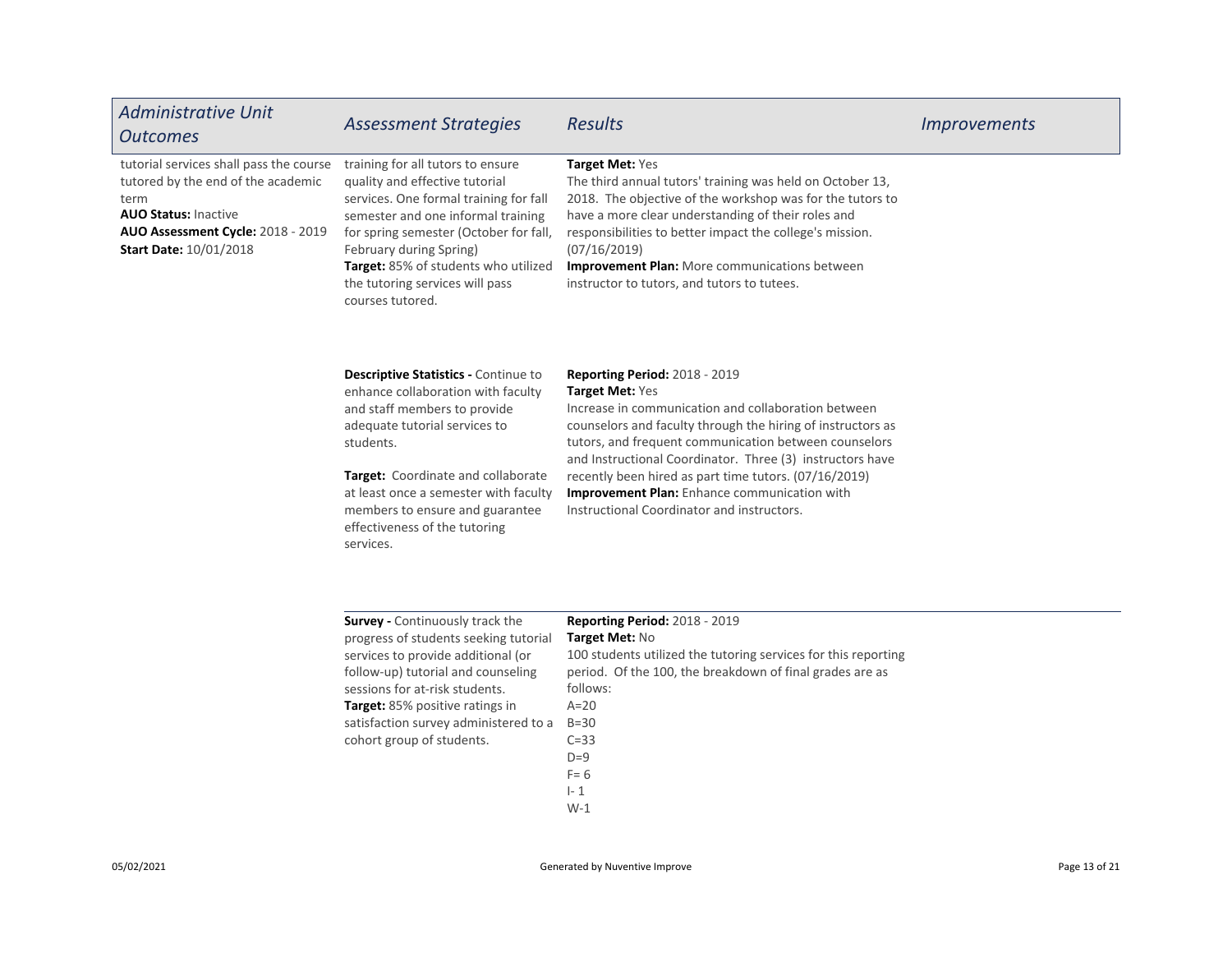| <b>Administrative Unit</b><br><b>Outcomes</b> | <b>Assessment Strategies</b>                                                                                                                                                                                                                                                                                                                                                                                                                                                                                                                                                                                                                                                                                                                                                                            | <b>Results</b>                                                                                                                                                                                                                                                                                                                                                                                                                                                                                                                                                                                                                                                                                                                                                                                                                                                                           | <i>Improvements</i> |
|-----------------------------------------------|---------------------------------------------------------------------------------------------------------------------------------------------------------------------------------------------------------------------------------------------------------------------------------------------------------------------------------------------------------------------------------------------------------------------------------------------------------------------------------------------------------------------------------------------------------------------------------------------------------------------------------------------------------------------------------------------------------------------------------------------------------------------------------------------------------|------------------------------------------------------------------------------------------------------------------------------------------------------------------------------------------------------------------------------------------------------------------------------------------------------------------------------------------------------------------------------------------------------------------------------------------------------------------------------------------------------------------------------------------------------------------------------------------------------------------------------------------------------------------------------------------------------------------------------------------------------------------------------------------------------------------------------------------------------------------------------------------|---------------------|
|                                               | <b>Descriptive Statistics - Continue to</b><br>implement the mechanism (or<br>outreach) engaging students to avail<br>of the counseling and tutoring<br>services; collaborate with faculty<br>members and academic advisers to<br>formalizing a referral system to<br>ensure just-in-time response and<br>support are given to at-risk students.<br>Target: Distribute to tutors and<br>faculty published informational<br>procedures manual. Procedures<br>manual includes information of<br>expectations of tutors, tutees,<br>referral system, etc. Continue to<br>provide ongoing advertisements and<br>other similar forms of<br>announcements about tutoring<br>services by posting either<br>electronically, by print or other<br>forms of media for increased<br>awareness of the stakeholders. | This shows that 83% of students who utilized the tutoring<br>services were able to pass their courses tutored with a C or<br>above. (09/18/2019)<br><b>Improvement Plan:</b> Continue to enhance communication<br>and collaboration with faculty, students, and tutors to<br>ensure student success.<br><b>Reporting Period: 2018 - 2019</b><br>Target Met: Yes<br>Names of tutors and their schedules posted on college<br>newsfeed. Schedule sent out to Director of Academic<br>Programs and Instructional Coordinator. A procedures<br>manual was distributed to the tutors and sent to the IC to<br>ensure that the understanding of the roles of the tutors and<br>the procedures involved in the tutoring services process.<br>(09/18/2019)<br>Improvement Plan: Continue to meet with faculty at the<br>beginning of the school year to further improve outreach to<br>students. |                     |
|                                               | Exam/Quiz - Pre-Post - Facilitate at<br>least one test-taking skill workshop<br>per semester designed to assist<br>participants in developing skills                                                                                                                                                                                                                                                                                                                                                                                                                                                                                                                                                                                                                                                    | <b>Reporting Period: 2018 - 2019</b><br>Target Met: Yes<br>Counselors and tutors facilitated a test taking skills<br>workshop on February 22, 2019 to assist participants in                                                                                                                                                                                                                                                                                                                                                                                                                                                                                                                                                                                                                                                                                                             |                     |

Target: Pre-and post tests, a statistically significant difference. developing skills necessary for success in students' academic courses. The workshop covered test anxiety, time management, and study skills. A pre/post test was used to measure the success of the workshop. The result showed a necessary for success in their academic courses, i.e., November

2018 and April 2019.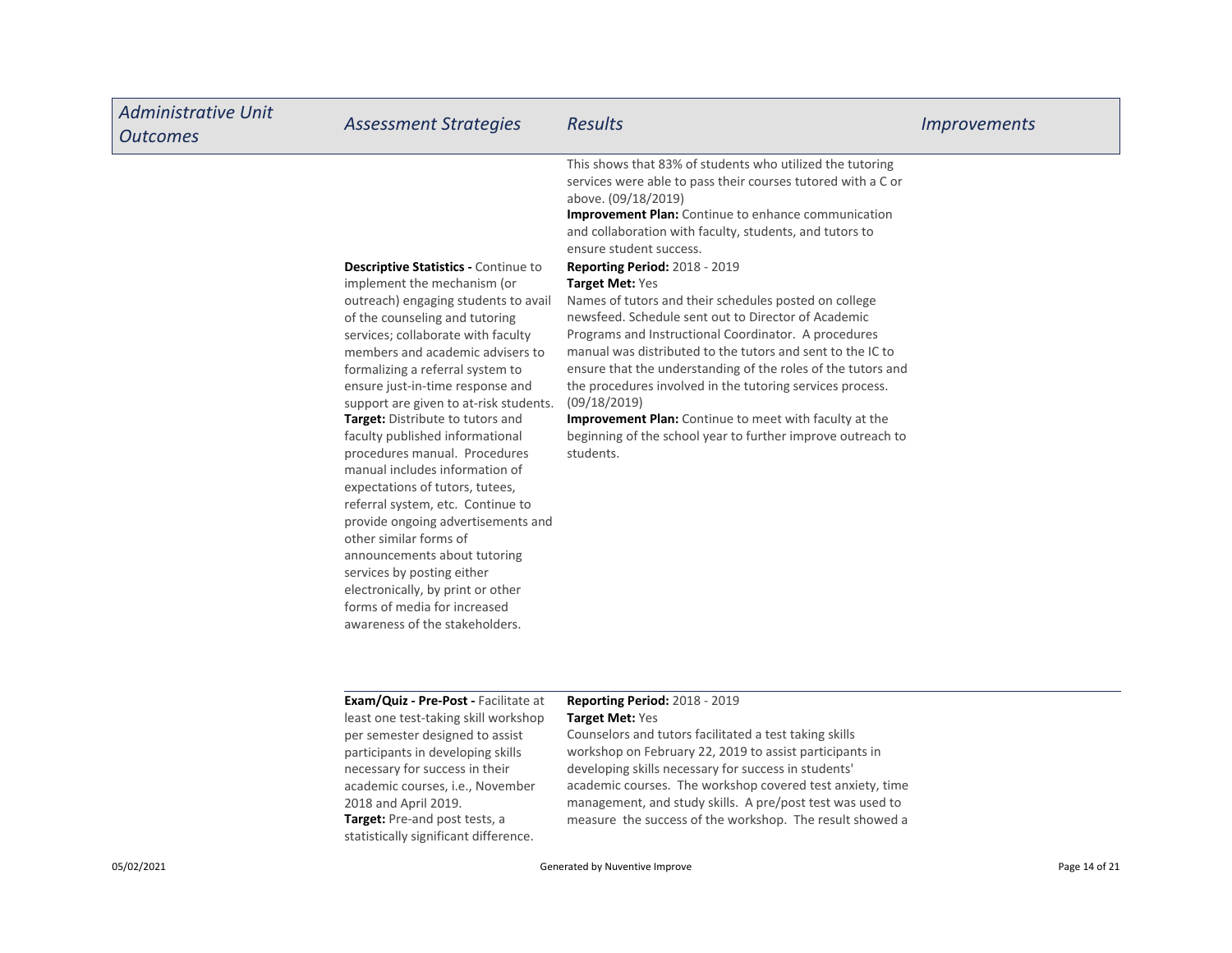| Administrative Unit<br><b>Outcomes</b> | <b>Assessment Strategies</b>                                                                                                                                                                                                                                                                                                                                                      | <b>Results</b>                                                                                                                                                                                                                                                                                                                                           | <i><u><b>Improvements</b></u></i> |
|----------------------------------------|-----------------------------------------------------------------------------------------------------------------------------------------------------------------------------------------------------------------------------------------------------------------------------------------------------------------------------------------------------------------------------------|----------------------------------------------------------------------------------------------------------------------------------------------------------------------------------------------------------------------------------------------------------------------------------------------------------------------------------------------------------|-----------------------------------|
|                                        |                                                                                                                                                                                                                                                                                                                                                                                   | 57% increase rate in mean from pre and post tests.<br>(07/16/2019)<br><b>Improvement Plan:</b> 1. Plan ahead of time to increase<br>student participation.<br>2. Make recommendation for all seeking tutoring services<br>to attend workshop.                                                                                                            |                                   |
|                                        | <b>Descriptive Statistics - Obtain and</b><br>renew at least one membership of a<br>national tutoring association to<br>further update tutors and<br>coordinator(s) of best practices<br>through professional development<br>offered through conferences and/or<br>workshop trainings.or workshop<br>trainings.<br><b>Target:</b> Continuous improvement of<br>tutorial services. | <b>Reporting Period: 2018 - 2019</b><br>Target Met: No<br>Membership for the American School Counselor<br>Association was not renewed. (09/18/2019)<br><b>Improvement Plan:</b> Will obtain membership of a national<br>tutoring association to further update tutors and<br>coordinators of best practices through professional<br>development offered. |                                   |

#### 2018-2019 Counseling Services

AUO Status: Inactive Target: Pre-and post tests, a **Outcome 2 - Students will engage in** workshops, lectures, and programs (co-curricular) to enhance their personal and academic growth and development.

AUO Assessment Cycle: 2018 - 2019 Start Date: 10/01/2018

**Survey - Facilitate at least one career** workshop per semester designed to introduce to students the different career they can pursue based on their chosen majors.

statistically significant difference, and 95% positive rating in a survey administered to participants.

### Reporting Period: 2018 - 2019 Target Met: No

Improvement Plan: 1. Resume writing workshops and career fair to be conducted earlier in the semester to avoid conflict of student schedules and/or exam preparations. 2. Attract more student participants with enhanced Counseling services is committed to help students find employment after graduating for COM-FSM by providing a career fair to introduce students to various career opportunities available to them. Counseling services hosted a three day career fair activity on November 21, 26, and 28. Resume writing workshops were conducted on the firs two days, while the last day several employers/programs were invited to network with the students. The employers/programs were selected based on the academic programs that are provided at the college. A survey used to measure the positive rating of participants showed that 93% rated the career fair to be satisfactory. (07/16/2019)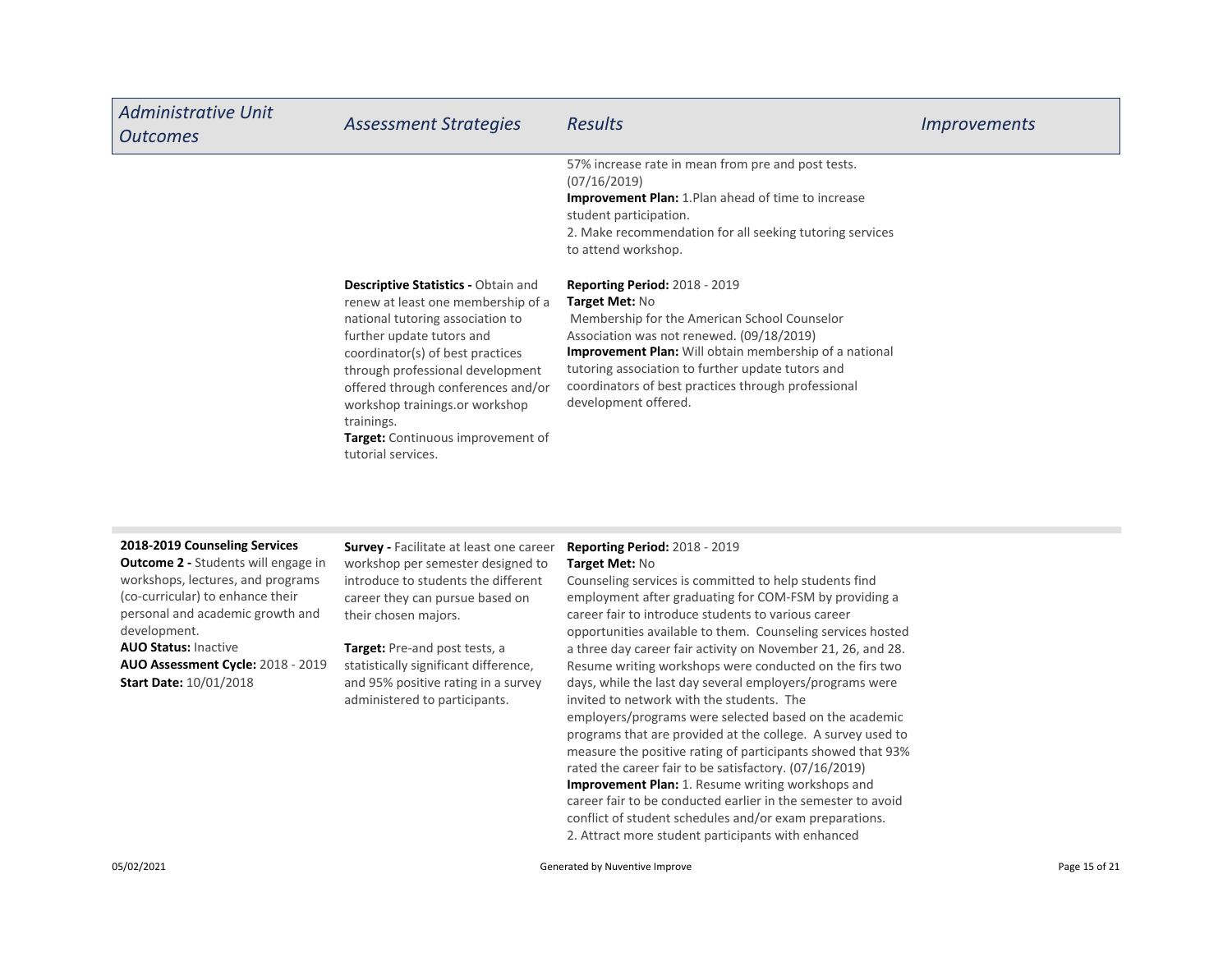| <b>Administrative Unit</b><br><b>Outcomes</b> | <b>Assessment Strategies</b>                                                                                                                                                                                                                                                                                                                                                                                                                                                                                              | <b>Results</b>                                                                                                                                                                                                                                                                                                                                                                                                                                                                                                                                                                                                                                                                                                                                                                                                                                                                                                                  | <i>Improvements</i> |
|-----------------------------------------------|---------------------------------------------------------------------------------------------------------------------------------------------------------------------------------------------------------------------------------------------------------------------------------------------------------------------------------------------------------------------------------------------------------------------------------------------------------------------------------------------------------------------------|---------------------------------------------------------------------------------------------------------------------------------------------------------------------------------------------------------------------------------------------------------------------------------------------------------------------------------------------------------------------------------------------------------------------------------------------------------------------------------------------------------------------------------------------------------------------------------------------------------------------------------------------------------------------------------------------------------------------------------------------------------------------------------------------------------------------------------------------------------------------------------------------------------------------------------|---------------------|
|                                               | Exam/Quiz - Pre-Post - Facilitate at<br>least one resume-writing and<br>interview workshop per semester for<br>students that will include the Do's<br>and Don'ts of completing job<br>applications, resume writing<br>(curriculum vitae), and interview<br>skills necessary to prepare<br>participants for employment<br>process, i.e., October 2018 and April<br>2019.<br>Target: Pre-and post tests, a<br>statistically significant difference,<br>and 95% positive rating in a survey<br>administered to participants. | advertising and incentives.<br>3. Scheduling of activity to not conflict with other activities.<br><b>Reporting Period: 2018 - 2019</b><br>Target Met: Yes<br>Two resume workshops were conducted during the three<br>day career fair for both CTEC and National Campus students<br>in November 2018. The purpose of the workshops were to<br>help students prepare their resumes for the career fair. A<br>survey showed 93% participant satisfaction.<br>Another resume workshop was conducted on March 22,<br>2019. A pre/post test was used to measure the success of<br>the workshop. The mean of the pre and post test resulted<br>in a 76% increase rate. (07/16/2019)<br>Improvement Plan: 1. Conduct resume workshops earlier in<br>the semester.<br>2. Increase number of participants by collaborating with<br>faculty, students, etc.<br>3. Enhance advertisement of workshops.                                     |                     |
|                                               | Survey - Facilitate at least one job<br>fair activity to assist students to<br>employment opportunities available.<br>Target: 90% positive rating in a<br>survey administered to participants.                                                                                                                                                                                                                                                                                                                            | Reporting Period: 2018 - 2019<br><b>Target Met: Yes</b><br>Counseling services is committed to help students find<br>employment after graduating for COM-FSM by providing a<br>career fair to introduce students to various career<br>opportunities available to them. Counseling services hosted<br>a three day career fair activity on November 21, 26, and 28.<br>Resume writing workshops were conducted on the firs two<br>days, while the last day several employers/programs were<br>invited to network with the students. The<br>employers/programs were selected based on the academic<br>programs that are provided at the college. A survey used to<br>measure the positive rating of participants showed that 93%<br>rated the career fair to be satisfactory. (07/16/2019)<br>Improvement Plan: 1. Increase student participation<br>through active advertisement of activity.<br>2. Implement plan ahead of time. |                     |

2019-2020 Counseling Services **Descriptive Statistics - Facilitate** Reporting Period: 2019 - 2020 **Provement: Continue to Outcome 1 - Students who utilize the**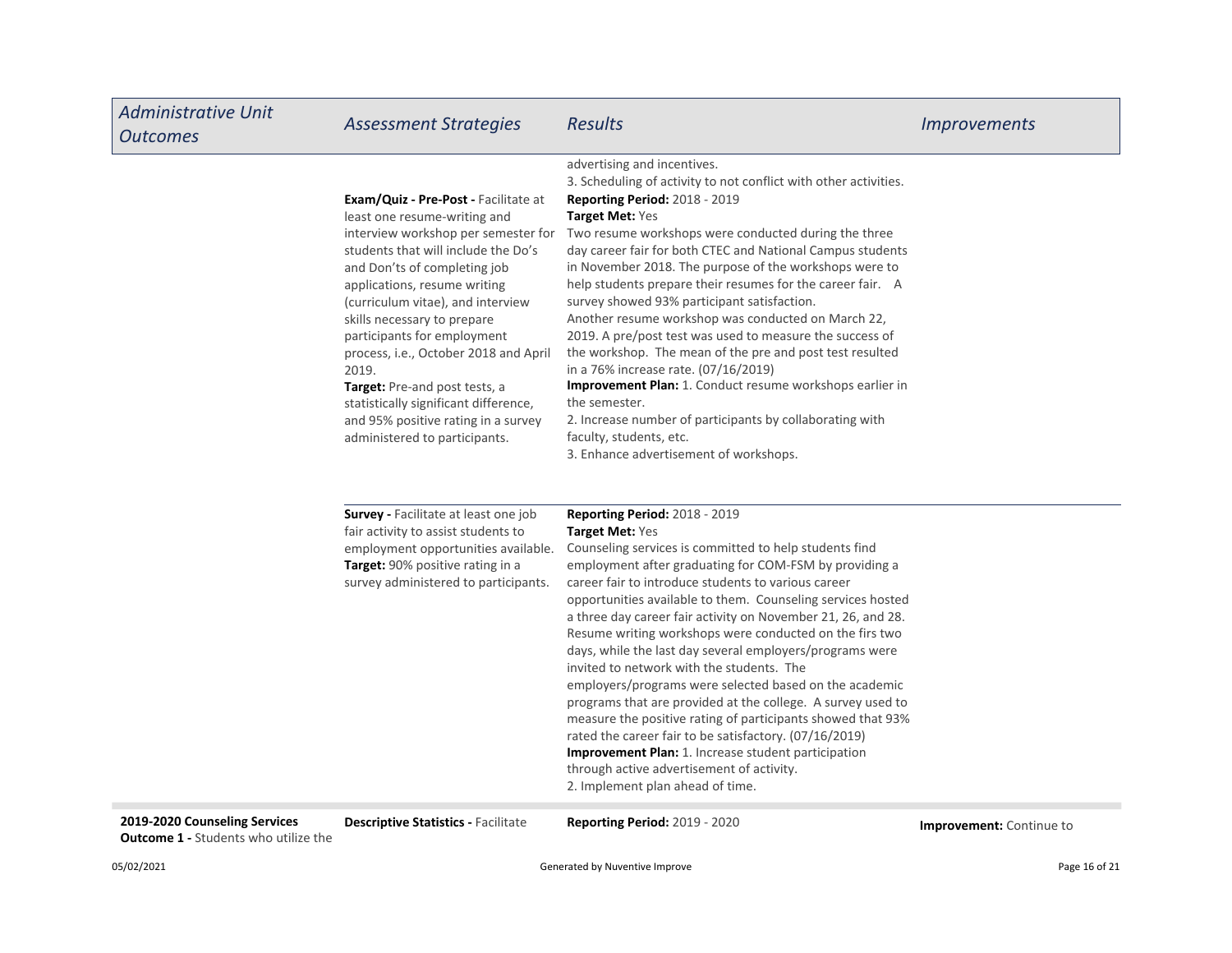| <b>Administrative Unit</b><br><b>Outcomes</b>                                                                                                              | <b>Assessment Strategies</b>                                                                                                                                                                                                                                                                                                    | <b>Results</b>                                                                                                                                                                                                                                                                                                                                                                                                                                                                                                                                                                                                                                                                                                                          | <b>Improvements</b>                                                                                                                                                                                                                                                                                                                   |
|------------------------------------------------------------------------------------------------------------------------------------------------------------|---------------------------------------------------------------------------------------------------------------------------------------------------------------------------------------------------------------------------------------------------------------------------------------------------------------------------------|-----------------------------------------------------------------------------------------------------------------------------------------------------------------------------------------------------------------------------------------------------------------------------------------------------------------------------------------------------------------------------------------------------------------------------------------------------------------------------------------------------------------------------------------------------------------------------------------------------------------------------------------------------------------------------------------------------------------------------------------|---------------------------------------------------------------------------------------------------------------------------------------------------------------------------------------------------------------------------------------------------------------------------------------------------------------------------------------|
| tutorial services shall pass the course<br>tutored by the end of the academic<br>term.<br><b>AUO Status: Inactive</b><br>AUO Assessment Cycle: 2019 - 2020 | annual training for all tutors to<br>ensure quality and effective tutorial<br>services. One formal training for fall<br>semester and one informal training<br>for spring semester (i.e. October for<br>fall, February for spring)<br>Target: 85% of students who utilize<br>the tutoring services will pass<br>coursed tutored. | Target Met: Yes<br>SY 2019-2020 tutor annual training took place on Oct. 12,<br>2019 and 4 tutors participated. Topics explored via<br>presentation included 1) Roles and Expectations, 2)<br>Leadership, and (3) Work Ethics. 100% of the participants<br>felt that the presentation was very useful and important,<br>and they encouraged more of its kind in the future. They<br>only wished there was enough time to explore more into<br>each of the topics discussed. (07/06/2020)                                                                                                                                                                                                                                                | encourage faculty and staff<br>participation of annual tutor<br>training to ensure quality and<br>effective tutorial services.<br>(07/07/2020)                                                                                                                                                                                        |
|                                                                                                                                                            | <b>Survey - Continue to enhance</b><br>collaboration with faculty and staff<br>members to provide adequate<br>tutorial services to students.<br>Target: Continue to enhance<br>collaboration at least once a<br>semester with faculty members to<br>ensure and guarantee effectiveness<br>of the tutoring services.             | <b>Reporting Period: 2019 - 2020</b><br><b>Target Met: Yes</b><br>At the beginning of the school year, one counselor sat in on<br>a faculty meeting to promote the services available at the<br>Counseling Office, specifically the tutorial service and<br>encouraged the instructors to refer their students to the<br>counselors earlier so they can be assisted before the<br>midterm exams. (07/06/2020)<br>Improvement Plan: Utilize Schoology and Drop Out<br>Detective to intervene early to ensure student success.                                                                                                                                                                                                            | <b>Improvement:</b> Continue to<br>collaborate and encourage faculty<br>and staff participation in annual<br>tutor trainings to provide<br>adequate tutorial services to<br>students. Utilize Schoology to<br>participate in faculty discussions<br>to better enhance counselor,<br>tutor, and faculty collaboration.<br>(07/07/2020) |
|                                                                                                                                                            | <b>Survey - Continuously track the</b><br>progress of students seeking tutorial<br>services to provide additional (or<br>follow-up) tutorial and counseling<br>sessions for at-risk students.<br>Target: 85% positive ratings in<br>satisfaction survey to be<br>administered to a cohort group of<br>students.                 | <b>Reporting Period: 2019 - 2020</b><br>Target Met: No<br>Sixty-five (65) students utilized the tutorial services for fall<br>2019. Five (5) were for nonacademic purposes, and three<br>(3) were not found in the system. Nine (9) of the of the fifty-<br>seven (57) remaining were not on the mid term deficiency<br>list but sought tutorial assistance which resulted with two<br>(2) students being on the Dean's List and one (1) on the<br>President's List. A few of the students sought tutorial<br>assistance in more than one course/subject, which totaled<br>the number to eighty-two (82).<br>A 7 9%<br>B 21 26%<br>20 24%<br>D 13 16%<br>P 1 1%<br>$\overline{4}$<br>5%<br>W<br>2 2%<br>NP.<br>F 14 17%<br>(07/06/2020) | <b>Improvement:</b> Continue to track<br>progress of students through SIS<br>and Drop Out Detective through<br>Schoology. (07/07/2020)                                                                                                                                                                                                |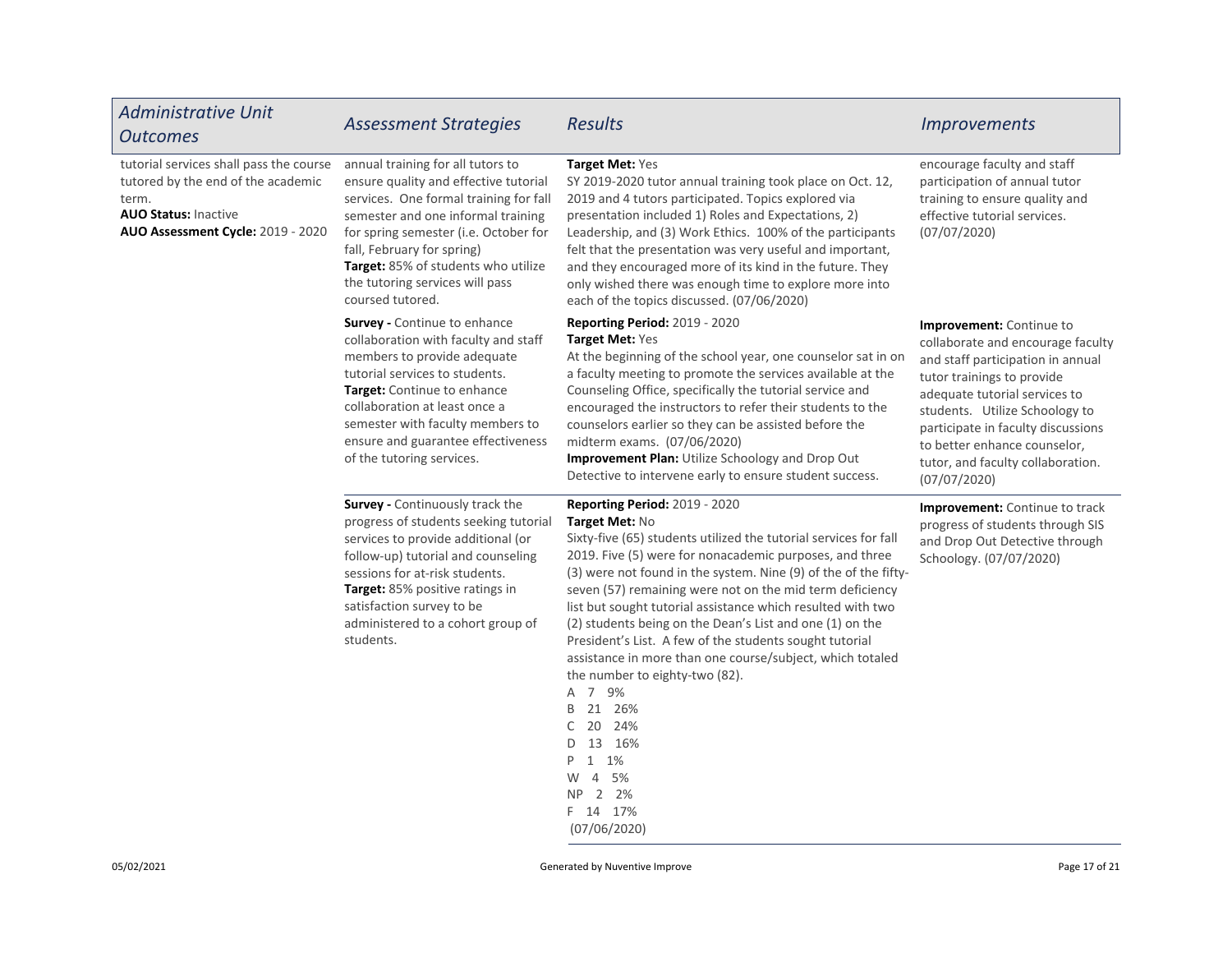| <b>Administrative Unit</b><br><b>Outcomes</b> | <b>Assessment Strategies</b>                                                                                                                                                                                                                                                                                                                                                                                                                                                                                                                                                                                                                                                                                                                                                                                          | <b>Results</b>                                                                                                                                                                                                                                                                                                                                                                                                                                                                                                                                                                                                                      | <b>Improvements</b>                                                                                                                                                                                                                                                       |
|-----------------------------------------------|-----------------------------------------------------------------------------------------------------------------------------------------------------------------------------------------------------------------------------------------------------------------------------------------------------------------------------------------------------------------------------------------------------------------------------------------------------------------------------------------------------------------------------------------------------------------------------------------------------------------------------------------------------------------------------------------------------------------------------------------------------------------------------------------------------------------------|-------------------------------------------------------------------------------------------------------------------------------------------------------------------------------------------------------------------------------------------------------------------------------------------------------------------------------------------------------------------------------------------------------------------------------------------------------------------------------------------------------------------------------------------------------------------------------------------------------------------------------------|---------------------------------------------------------------------------------------------------------------------------------------------------------------------------------------------------------------------------------------------------------------------------|
|                                               |                                                                                                                                                                                                                                                                                                                                                                                                                                                                                                                                                                                                                                                                                                                                                                                                                       | <b>Reporting Period: 2019 - 2020</b><br>Target Met: No<br>Forty (40) students utilized the tutoring services for Spring<br>2020. Due to the sudden shut down after mid term exam<br>due to COVID19, we were unable to track their progress.<br>(07/06/2020)<br>Improvement Plan: Continue to track student progress<br>through Drop Out Detective, Schoology, and SIS.                                                                                                                                                                                                                                                              | <b>Improvement:</b> Continuously track<br>the progress of students through<br>the use of SIS and Dropout<br>Detective through Schoology.<br>(07/07/2020)                                                                                                                  |
|                                               | Descriptive Statistics - Design,<br>develop, and implement a<br>mechanism (or outreach) engaging<br>students to avail themselves of the<br>counseling and tutorial services;<br>collaborate with faculty and<br>academic advisers to formalize a<br>referral system to ensure just-in-<br>time response and support are given<br>to at-risk students.<br>Target: Distribute to tutors and<br>faculty published informational<br>procedures manual annually.<br>Procedures manual includes<br>information of expectations of<br>tutors, tutees, referral system, etc.<br>Continue to provide ongoing<br>advertisements and other similar<br>forms of announcements about<br>tutoring services by posting either<br>electronically, by print or other<br>forms of media for increased<br>awareness of the stakeholders. | <b>Reporting Period: 2019 - 2020</b><br>Target Met: Yes<br>Distribute to tutors and faculty published informational<br>procedures manual. Procedures manual includes<br>information of expectations of tutors, tutees, referral<br>system, etc. Continue to provide ongoing advertisements<br>and other similar forms of announcements about tutoring<br>services by posting either electronically, by print or other<br>forms of media for increased awareness of the<br>stakeholders.<br>By collaborating with staff and faculty, students are reached<br>through e-mail to provide support for at-risk students.<br>(07/07/2020) | Improvement: Formalize a<br>referral system to ensure just-in-<br>time response and support are<br>given to at-risk-students through<br>the use of Dropout Detective and<br>Schoology. (07/07/2020)                                                                       |
|                                               | <b>Exam/Quiz - Pre-Post - Facilitate at</b><br>least one test-taking skill workshop<br>per semester designed to assist<br>participants in developing skills<br>necessary for success in their<br>academic courses, i.e., November<br>2019 and April 2020.<br>Target: Pre-and post tests, a<br>statistically significant difference.                                                                                                                                                                                                                                                                                                                                                                                                                                                                                   | <b>Reporting Period: 2019 - 2020</b><br>Target Met: Yes<br>The work shop was conducted on February 5, 2020 in three<br>segments with a presentation and discussion on the<br>following topics: (a) Studying Strategies, tips and advice (b)<br>Test Taking Strategies & tips and (c) Test Anxiety. Pre and<br>post test data were collected from the participants. The<br>data provided a pretest success average of 67.84% and a                                                                                                                                                                                                   | <b>Improvement:</b> Refine workshop<br>to reflect participant feedback for<br>future audiences. With the<br>current changes the counselors<br>and tutors will have to refine the<br>workshop to be implemented<br>online to serve the student<br>population. (07/07/2020) |
| 05/02/2021                                    |                                                                                                                                                                                                                                                                                                                                                                                                                                                                                                                                                                                                                                                                                                                                                                                                                       | Generated by Nuventive Improve                                                                                                                                                                                                                                                                                                                                                                                                                                                                                                                                                                                                      | Page 18 of 21                                                                                                                                                                                                                                                             |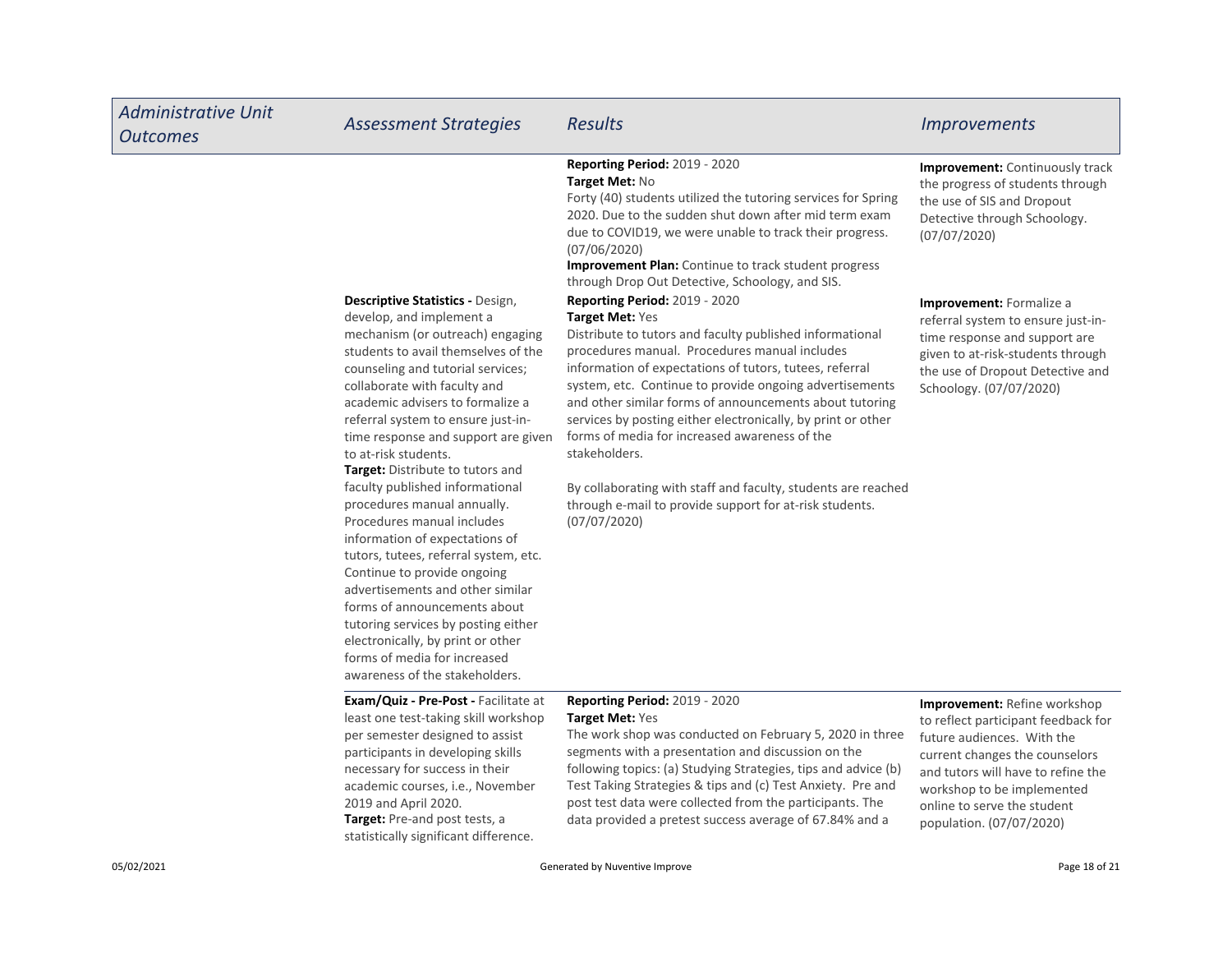| <b>Administrative Unit</b><br><b>Outcomes</b> | <b>Assessment Strategies</b>        | <b>Results</b>                                                                                                                                                                                                                                                                                                                                                                                                                                                                                                                                                                                                                                                                                                                                                                                                                                                                                                                                                                                                                                                                                                                                                                                                                                                                                                                                                                                                                                                                                                                                                                                                                               | <i><u><b>Improvements</b></u></i>                                                                                                                                                                                                                                                                      |
|-----------------------------------------------|-------------------------------------|----------------------------------------------------------------------------------------------------------------------------------------------------------------------------------------------------------------------------------------------------------------------------------------------------------------------------------------------------------------------------------------------------------------------------------------------------------------------------------------------------------------------------------------------------------------------------------------------------------------------------------------------------------------------------------------------------------------------------------------------------------------------------------------------------------------------------------------------------------------------------------------------------------------------------------------------------------------------------------------------------------------------------------------------------------------------------------------------------------------------------------------------------------------------------------------------------------------------------------------------------------------------------------------------------------------------------------------------------------------------------------------------------------------------------------------------------------------------------------------------------------------------------------------------------------------------------------------------------------------------------------------------|--------------------------------------------------------------------------------------------------------------------------------------------------------------------------------------------------------------------------------------------------------------------------------------------------------|
|                                               |                                     | post test success average of 96.22%. Over-all results before<br>and after the workshop were compared and the outcome<br>expressed a 28.38% margin of success. Individual student<br>results, concerns, questions, and suggestions provide<br>valuable feedback as they help refine the workshop for<br>future audiences. All recommendations made in this<br>workshop will be taken into account and carefully<br>considered in preparation for the next Test Taking Tips and<br>Strategies Workshop. (07/07/2020)                                                                                                                                                                                                                                                                                                                                                                                                                                                                                                                                                                                                                                                                                                                                                                                                                                                                                                                                                                                                                                                                                                                           |                                                                                                                                                                                                                                                                                                        |
|                                               |                                     | Reporting Period: 2019 - 2020<br>Target Met: Yes<br>A workshop on Student Success and Life Skills was<br>organized by the tutor and counselors to review and discuss<br>academic support services and resources to gain better<br>insight on how to further improve student academic<br>success. The workshop took place on January 22, 2020.<br>With collaboration and communication with other faculty<br>and staff, approximately 125 students were able to attend<br>the workshop. Participants represented a variety of both<br>off-campus and resident hall students. The workshop was<br>organized into one main session. It was conducted in three<br>segments with presentations and discussions on the<br>following topics: (a) Academic support tips and advice<br>(Conventional and Non-conventional); (b) Utilizing the<br>Syllabus Road Map; and (c) Student Financial Risk<br>management. This workshop provided the opportunity to<br>explore these methods more in depth, utilizing participant<br>feedback to enhance the discussion and further contribute<br>more context and understanding toward the methods and<br>approaches currently applied as standard practice.<br>Suggestions made in this workshop will be taken into<br>account and considered in preparation for the next<br>Workshop on Student Success (07/07/2020)<br>Improvement Plan: There was no evaluation tool used to<br>measure the success the of the workshop. Counselors and<br>tutor will work on an evaluation tool to measure the<br>outcome of future Student Success and Life Skills<br>Workshop. Plan and implement workshop(s) online. | Improvement: There was no<br>evaluation tool used to measure<br>the success the of the workshop.<br>Counselors and tutor will work on<br>an evaluation tool to measure the<br>outcome of future Student<br>Success and Life Skills<br>Workshop. Plan and implement<br>workshop(s) online. (07/07/2020) |
|                                               | Descriptive Statistics - Obtain and | <b>Reporting Period: 2019 - 2020</b>                                                                                                                                                                                                                                                                                                                                                                                                                                                                                                                                                                                                                                                                                                                                                                                                                                                                                                                                                                                                                                                                                                                                                                                                                                                                                                                                                                                                                                                                                                                                                                                                         | <b>Improvement: Obtain</b>                                                                                                                                                                                                                                                                             |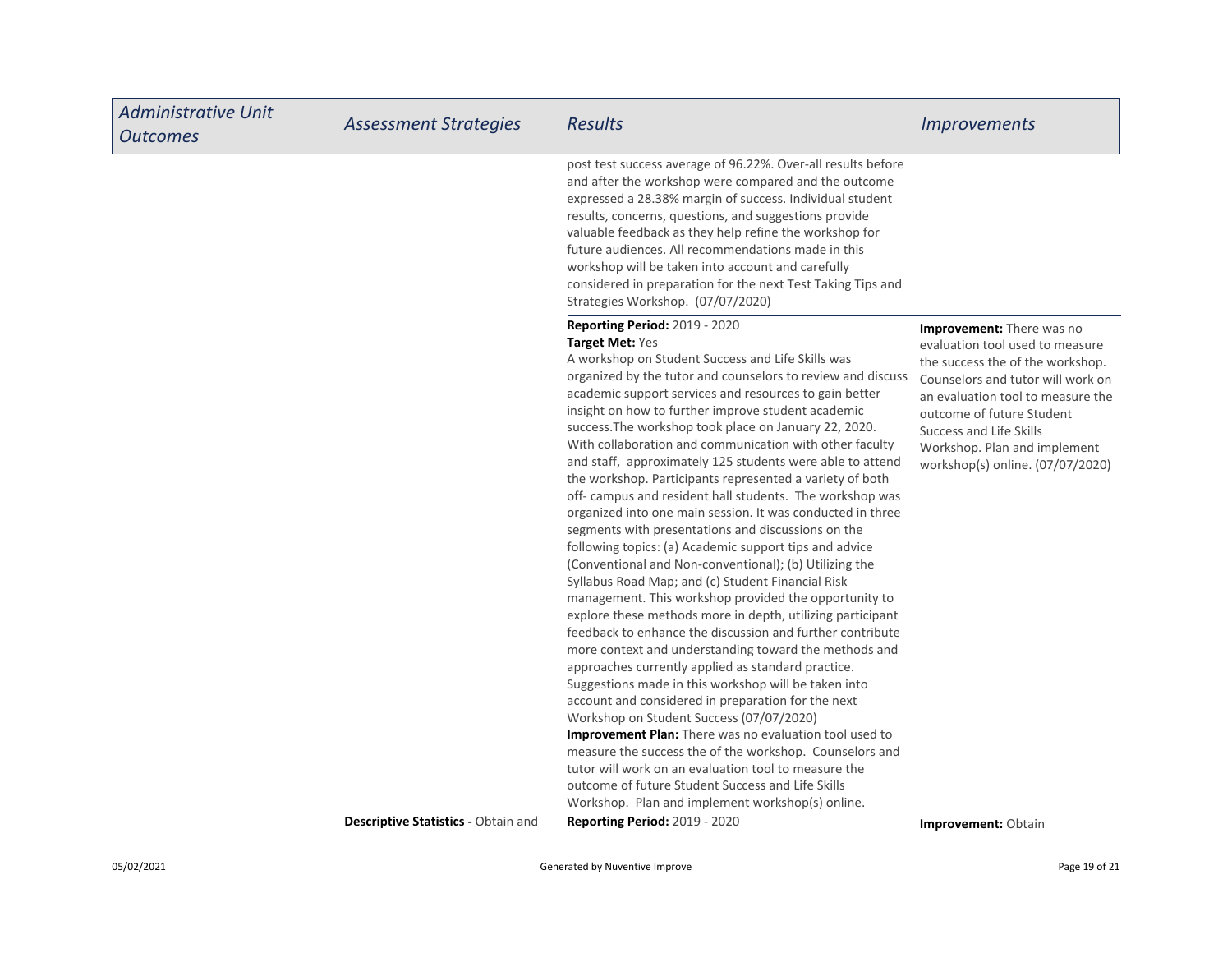| <b>Administrative Unit</b><br><b>Outcomes</b>                                                                                                                                                                                                                                | <b>Assessment Strategies</b>                                                                                                                                                                                                                                                                        | <b>Results</b>                                                                                                                                                                                                                                                                                                                                                                                                                                                                                                                                                                                                                                                                                                                                                                                                                                                                                                                                                                                                                                                                                                                                                                                                                                                                                                                                                                                                          | <b>Improvements</b>                                                                                                                                                                    |
|------------------------------------------------------------------------------------------------------------------------------------------------------------------------------------------------------------------------------------------------------------------------------|-----------------------------------------------------------------------------------------------------------------------------------------------------------------------------------------------------------------------------------------------------------------------------------------------------|-------------------------------------------------------------------------------------------------------------------------------------------------------------------------------------------------------------------------------------------------------------------------------------------------------------------------------------------------------------------------------------------------------------------------------------------------------------------------------------------------------------------------------------------------------------------------------------------------------------------------------------------------------------------------------------------------------------------------------------------------------------------------------------------------------------------------------------------------------------------------------------------------------------------------------------------------------------------------------------------------------------------------------------------------------------------------------------------------------------------------------------------------------------------------------------------------------------------------------------------------------------------------------------------------------------------------------------------------------------------------------------------------------------------------|----------------------------------------------------------------------------------------------------------------------------------------------------------------------------------------|
|                                                                                                                                                                                                                                                                              | renew at least one membership of a<br>national tutoring association to<br>further update tutors and<br>coordinator(s) of best practices<br>through professional development<br>offered through conferences and/or<br>workshop trainings.<br>Target: Continuous improvement of<br>tutorial services. | Target Met: No<br>Did not obtain or renew membership of a national tutoring<br>association through professional development offered<br>through conferences and/or workshop trainings due to<br>minimal funding. (07/07/2020)<br>Improvement Plan: Find online workshop trainings to<br>further update tutors and coordinators of best practices.                                                                                                                                                                                                                                                                                                                                                                                                                                                                                                                                                                                                                                                                                                                                                                                                                                                                                                                                                                                                                                                                        | membership of a national<br>association through professional<br>development offered through<br>ONLINE workshop trainings.<br>(07/07/2020)                                              |
| 2019-2020 Counseling Services<br><b>Outcome 2 - Students will engage in</b><br>workshops, lectures, and programs<br>(co-curricular) to enhance their<br>personal and academic growth and<br>development.<br><b>AUO Status: Inactive</b><br>AUO Assessment Cycle: 2019 - 2020 | <b>Survey</b> - Facilitate at least one career<br>workshop per semester designed to<br>introduce to students the different<br>careers they can pursue based on<br>their chosen majors.<br>Target: 95% positive rating in a<br>survey administered to participants.                                  | Reporting Period: 2019 - 2020<br>Target Met: Yes<br>On November 6, 2019 COM-FSM National campus and CTEC<br>counseling office had their annual Career fair in front of the<br>College of Micronesia-FSM National Campus Library.<br>Stakeholders from FSM Telecom (FSM TC), International<br>Organization for Migration (IOM), Pohnpei State<br>Department of Health, Pohnpei State Department of<br>Education, and Moylan's Insurance were able to participate<br>in this year's Career Fair Day. The Career Fair provided a<br>networking opportunity to both our college students and<br>the external stakeholders. This event provided the students<br>an opportunity to explore the roles of each stakeholders<br>and the contribution they provide to the Federated State of<br>Micronesia. Internships, job opportunities, and educational<br>mapping were some of the information shared throughout<br>the event. This gave students insightful information how<br>their courses would benefit them if they were to pursue a<br>position with the employers at the tables.<br>A total of 75 students participated in the event and out of<br>the 75 participants, 32 students were from the Residence<br>Hall and 43 students were from off campus. A survey with<br>questionnaires was distributed to evaluate the career fair.<br>91% positive rating in survey administered to participants.<br>(07/07/2020) | Improvement: Improve<br>communication with agencies to<br>better provide active participation<br>to have a variety of career choices<br>available to the participants.<br>(07/07/2020) |
|                                                                                                                                                                                                                                                                              | Exam/Quiz - Pre-Post - Facilitate at<br>least one resume and interview<br>workshop early in the semester to                                                                                                                                                                                         | <b>Reporting Period: 2019 - 2020</b><br>Target Met: No<br>No resume and interview workshop conducted.                                                                                                                                                                                                                                                                                                                                                                                                                                                                                                                                                                                                                                                                                                                                                                                                                                                                                                                                                                                                                                                                                                                                                                                                                                                                                                                   | Improvement: Improve planning<br>and implementation of activity.<br>(07/07/2020)                                                                                                       |